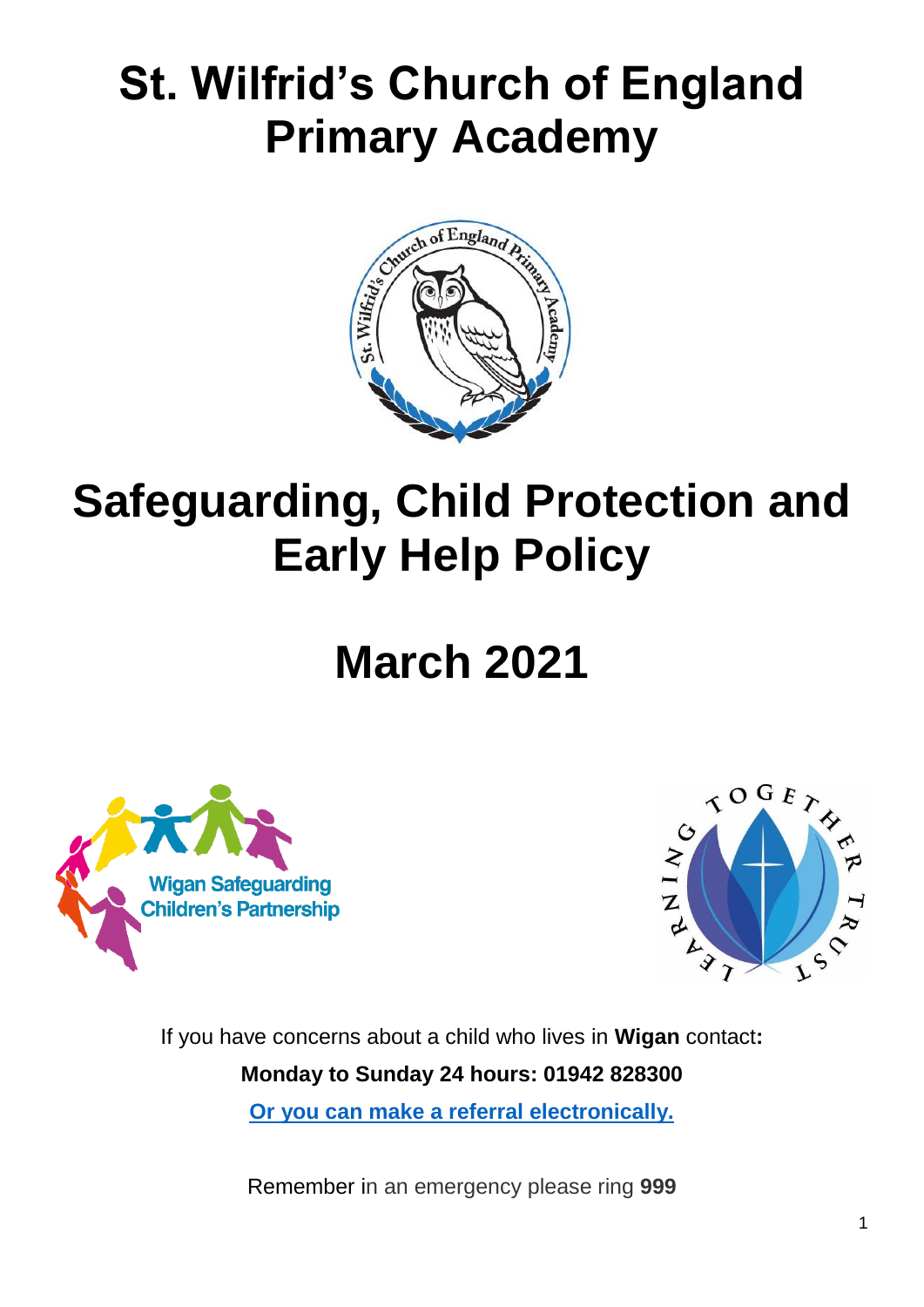|                                                             | Page Number |  |
|-------------------------------------------------------------|-------------|--|
| <b>Key Contacts</b>                                         | $4 - 5$     |  |
| People with lead safeguarding responsibilities.             |             |  |
| Key Agencies                                                |             |  |
| Definition of Safeguarding and Child Protection             | $5-6$       |  |
| Introduction                                                | $6 - 8$     |  |
| Scope                                                       | 8           |  |
| <b>Expectations of Staff</b>                                | $8-9$       |  |
| Safe Setting Safe Staff                                     | $9 - 12$    |  |
| Training                                                    | $12 - 13$   |  |
| Induction                                                   |             |  |
| Safeguarding training                                       |             |  |
| Advanced training                                           |             |  |
| <b>Safer Recruitment</b>                                    |             |  |
|                                                             |             |  |
| Governors training                                          |             |  |
| Responsibility of Designated Safeguarding Lead              | $13 - 14$   |  |
| Supporting Children and Young People                        | $14 - 15$   |  |
| Children with Special Educations Needs and Disability       | 15          |  |
| Responding to concerns and disclosures                      | $15 - 19$   |  |
| Reporting concerns                                          |             |  |
| Responding to a disclosure                                  |             |  |
| <b>Involving Parents and Carers</b>                         |             |  |
| <b>Information Sharing</b><br>$\bullet$                     |             |  |
| Disagreements, Escalation and Resolution                    |             |  |
| Prevention                                                  |             |  |
| Allegations against staff                                   | 19-20       |  |
| Whistleblowing                                              | 20          |  |
| The use of physical intervention and use of force           | 21          |  |
| Children Missing from Education (CME)                       | 21          |  |
| Allegations of abuse made by other pupils                   | 22          |  |
| Sexual violence and harassment including peer on peer abuse | 22-23       |  |
| <b>Private Fostering Arrangements</b>                       | 23          |  |
| Supporting staff                                            | 24          |  |
| <b>Equalities statement</b>                                 | 24          |  |
| <b>Preventing Radicalisation</b>                            | 24          |  |
| Extra Familiar Harm/ Contextual Safeguarding                | 25          |  |
| Domestic Abuse and Coercive Control                         | 25          |  |
| <b>Monitoring and Evaluation</b>                            | 25-26       |  |
| Corona Virus (Covid 19)                                     | 26          |  |
|                                                             |             |  |
| Appendix A                                                  | 27-37       |  |
| Types of Abuse and Neglect                                  |             |  |
| Signs of Abuse and Neglect                                  |             |  |
| <b>Risk Indicators</b>                                      |             |  |
| <b>Recognising Physical Abuse</b>                           |             |  |
| <b>Recognising Emotional Abuse</b>                          |             |  |
| <b>Recognising Neglect</b>                                  |             |  |
|                                                             |             |  |
| Recognising the signs of Sexual Abuse                       |             |  |
| <b>Child Sexual Exploitation and Trafficking</b>            |             |  |
| <b>Child Criminal Exploitation and County Lines</b>         |             |  |
| <b>Gangs and Youth Violence</b>                             |             |  |
| Drugs                                                       |             |  |
| <b>Faith Abuse</b>                                          |             |  |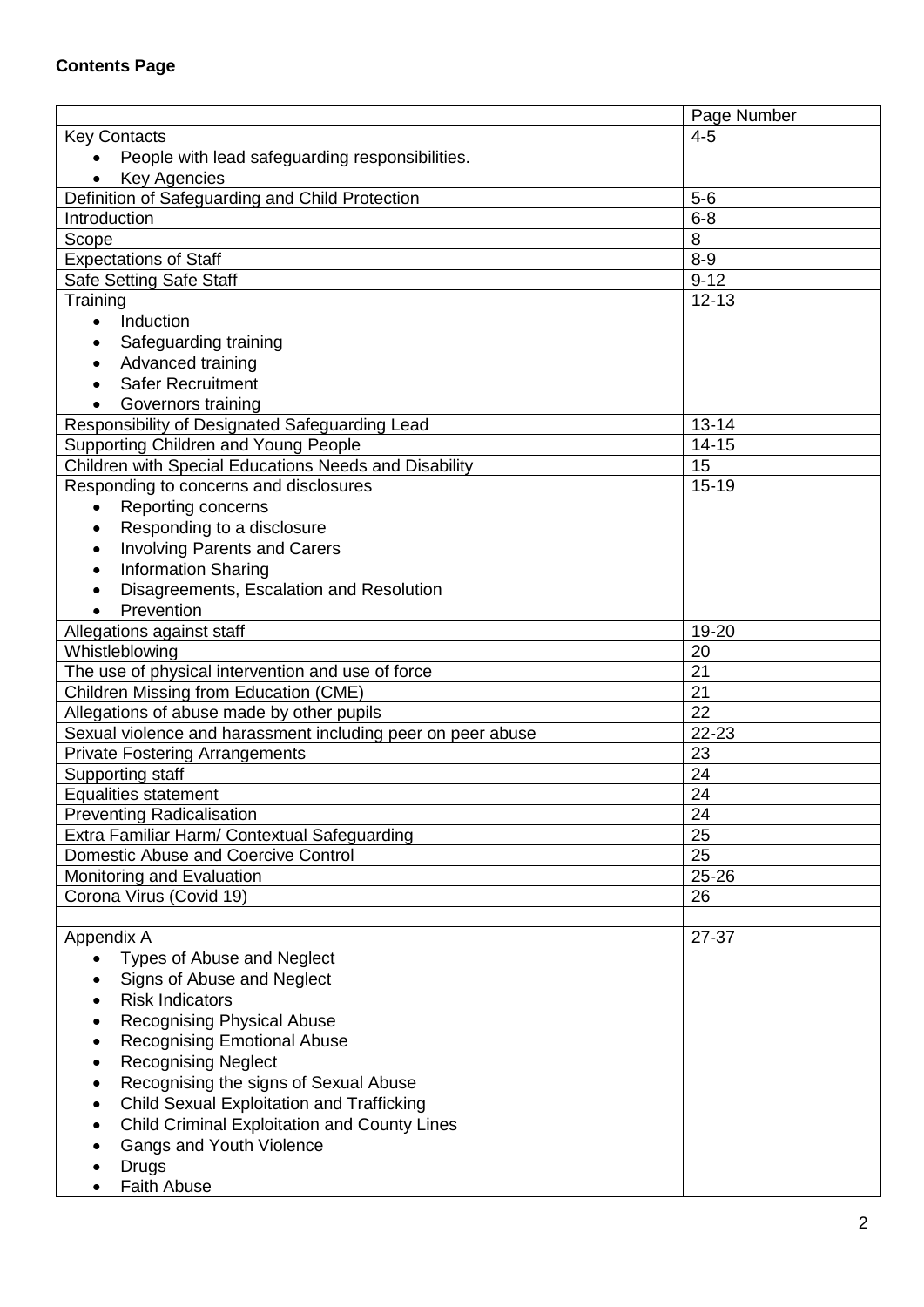| <b>Honour Based Violence</b><br>$\bullet$                                   |    |
|-----------------------------------------------------------------------------|----|
| <b>Female Genital Mutilation</b>                                            |    |
| Peer on Peer Abuse                                                          |    |
| Domestic Violence and Abuse, Gender-based Violence and Teenage<br>$\bullet$ |    |
| <b>Relationship Abuse</b>                                                   |    |
| Sexual Violence and Sexual Harassment                                       |    |
| <b>Online Sexual Abuse</b>                                                  |    |
| <b>Online Safety</b>                                                        |    |
| Child and Adolescent Mental Health                                          |    |
| <b>Fabricated or Induced Illness</b><br>$\bullet$                           |    |
| <b>Homelessness</b>                                                         |    |
| <b>Alternative Provision</b>                                                |    |
| Children and the Court System                                               |    |
| Children with a Family Member in Prison                                     |    |
|                                                                             |    |
| Appendix C                                                                  |    |
| Key Documentation, Procedures and Guidance                                  | 38 |
|                                                                             |    |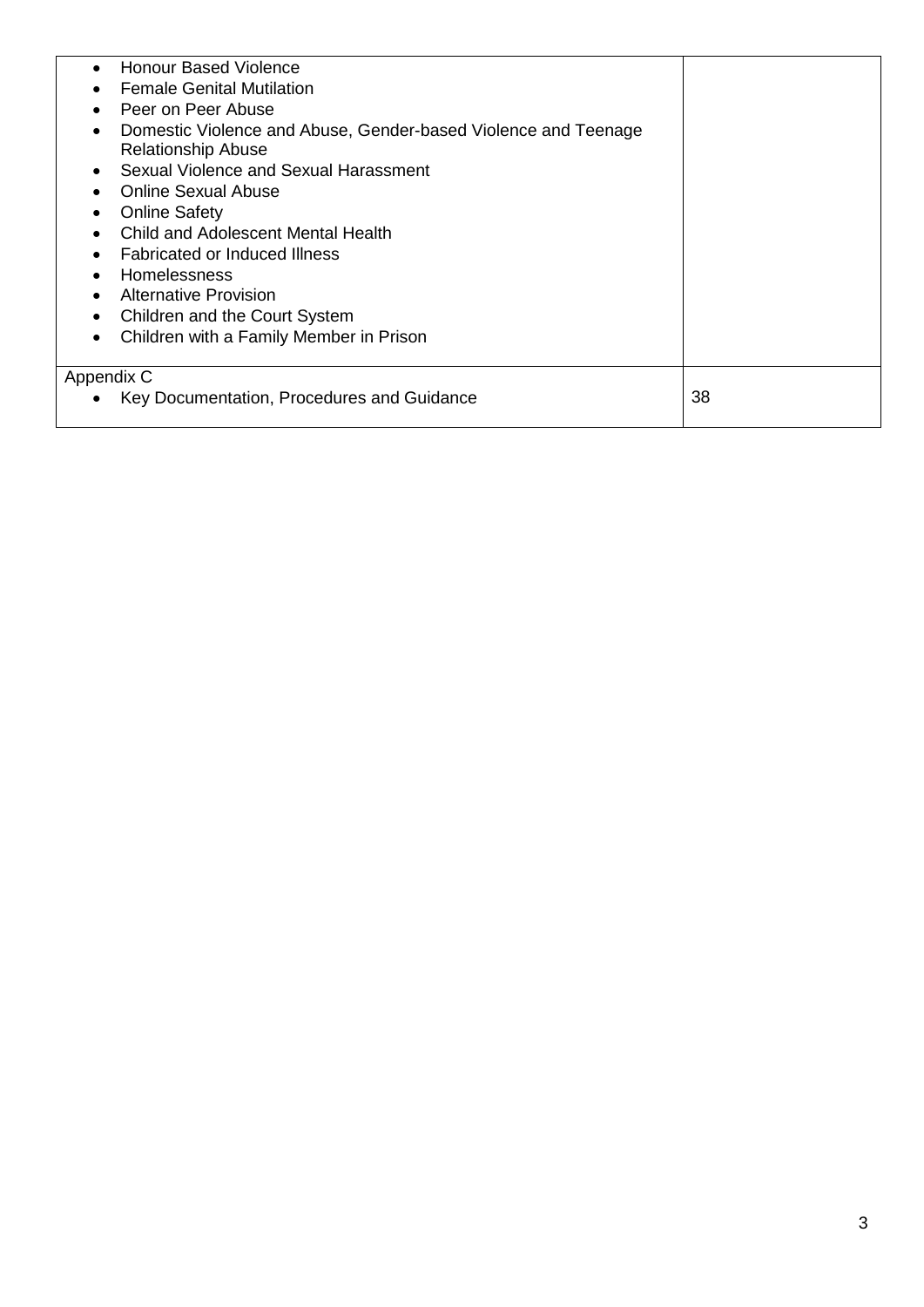# **Key Contacts**

| Police Agreed (Date)                                  | March 2021   |
|-------------------------------------------------------|--------------|
| Policy Policy Published (including on website) (Date) | March 2021   |
| Next review (Date)                                    | January 2022 |

#### **Table of identified persons with specific lead responsibilities in relation to Safeguarding and other key agencies.**

| <b>Key Safeguarding Personnel</b>                            |                          |                  |                                         |  |
|--------------------------------------------------------------|--------------------------|------------------|-----------------------------------------|--|
| Role                                                         | <b>Name</b>              | <b>Telephone</b> | Email                                   |  |
| Executive<br>Headteacher                                     | Mr. Stuart Colothan      | 01257 423992     | headteacher@saintwilfrids.wigan.sch.uk  |  |
| Designated<br>Safeguarding<br>Lead (DSL)                     | Mr. Stuart Colothan      | 01257 423992     | headteacher@saintwilfrids.wigan.sch.uk  |  |
| Deputy<br>Designated<br>Safeguarding<br>Lead (DDSL)          | Miss Lisa Clayton        | 01257 423992     | lisa-clayton@saintwilfrids.wigan.sch.uk |  |
| Deputy<br>Designated<br>Safeguarding<br>Lead (DDSL)          | Mrs. Kate Newman         | 01257 423992     | k.newman@saintwilfrids.wigan.sch.uk     |  |
| Deputy<br>Designated<br>Safeguarding<br>Lead (DDSL)          | Mrs. Emma Prenkti        | 01257 423992     | e.prentki@saintwilfrids.wigan.sch.uk    |  |
| Deputy<br>Designated<br>Safeguarding<br>Lead (DDSL)          | Mrs. J. Saggerson        | 01257 423992     | J.Saggerson@saintwilfrids.wigan.sch.uk  |  |
| Nominated<br>Governor/<br><b>Trustee</b>                     | Rev'd Andrew<br>Holliday | N/A              |                                         |  |
| Chair of<br>Governors/<br>Trustees                           | Rev'd Andrew<br>Holliday | N/A              |                                         |  |
| Chair of Board<br>of Trustees                                | Rev'd Andrew<br>Holliday | N/A              |                                         |  |
| Designated<br>Teacher for<br><b>Looked After</b><br>Children | Mr. Stuart Colothan      | 01257 423992     | headteacher@saintwilfrids.wigan.sch.uk  |  |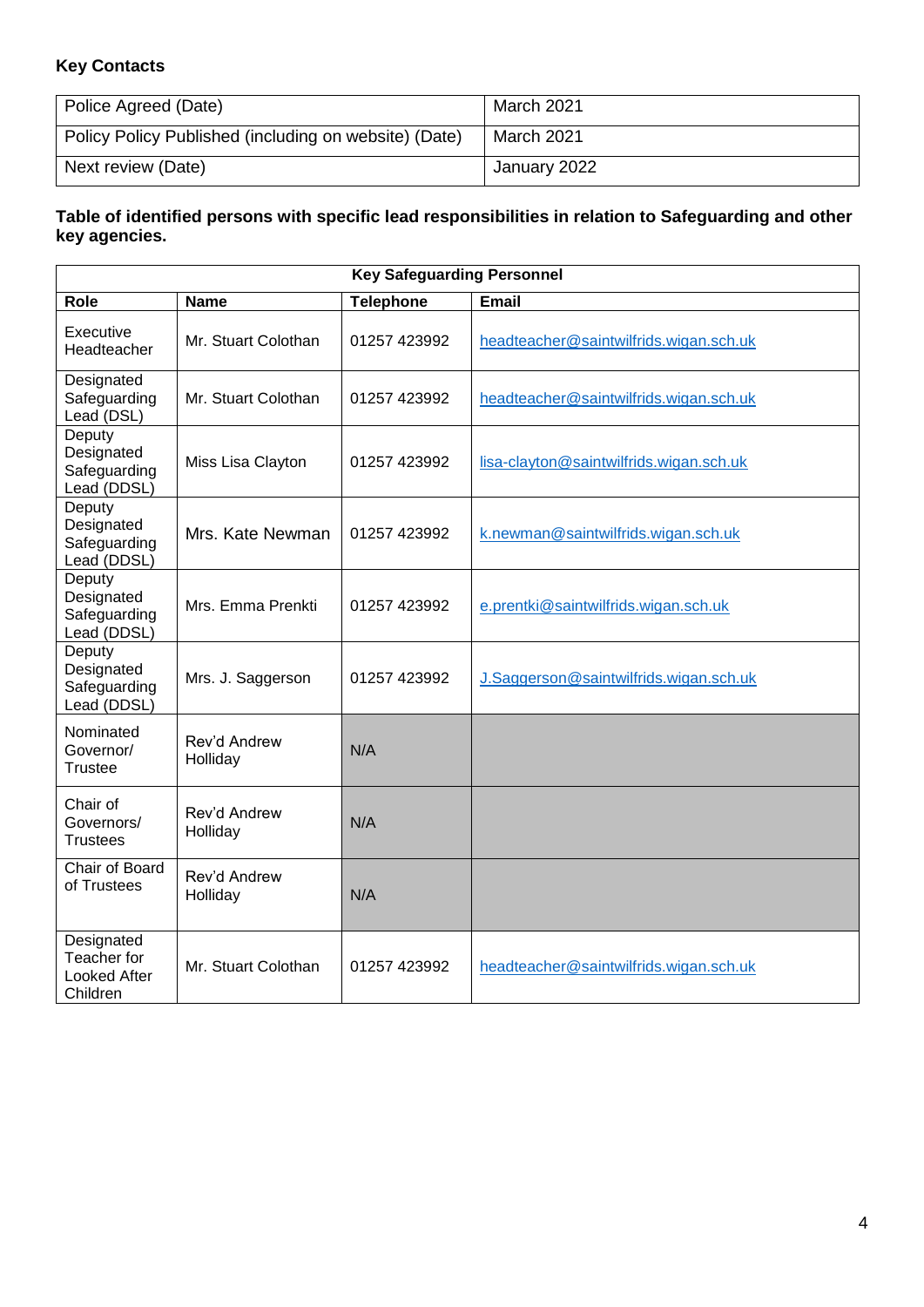**Table of key agencies contact details. They have safeguarding responsibilities within each of the roles which are set out in Keeping Children Safe in Education (2020).**

| The key safeguarding responsibilities within each of the roles above are set out in Keeping<br><b>Children Safe in Education (2020)</b> |                           |                 |                                                                                                                      |  |
|-----------------------------------------------------------------------------------------------------------------------------------------|---------------------------|-----------------|----------------------------------------------------------------------------------------------------------------------|--|
| <b>Agency Contact Details</b>                                                                                                           |                           |                 |                                                                                                                      |  |
| <b>Designated Officer</b><br>(DO, formerly<br>known as LADO)                                                                            | Sue<br><b>Wharton</b>     | 01942 486042    | lado@wigan.gov.uk                                                                                                    |  |
| Children's Social<br>Care referrals                                                                                                     | Duty Team                 | 01942 828300    | https://www.wigan.gov.uk/Resident/Health-<br>Social-Care/Children-and-young-<br>people/ProfessionalReferralForm.aspx |  |
| Early Help Hub                                                                                                                          | StartWell                 | 01942 486262    | EHH@wigan.gov.uk                                                                                                     |  |
| Wigan<br>Safeguarding<br>Children<br>Partnership<br>(WSCP)                                                                              |                           | 01942 486025    | wscb@wigan.gov.uk                                                                                                    |  |
| <b>Link Social Worker</b>                                                                                                               | Sophie Dale               | 01942<br>828468 | s.dale@wigan.gov.uk                                                                                                  |  |
| <b>CAMHS Link</b><br>worker                                                                                                             | Leander<br><b>Nield</b>   | 01942<br>775400 | leander.nield@nwbh.nhs.uk                                                                                            |  |
| School Nursing /<br><b>Health Visiting</b><br>service                                                                                   | Shannon<br><b>Roberts</b> | 07825<br>202217 | shannon.roberts1@nhs.net                                                                                             |  |
| If you believe a child or young person is at immediate risk of significant harm or injury, contact the<br>Police on 999                 |                           |                 |                                                                                                                      |  |

If you believe that a child or young person is at **immediate risk** of harm or injury, then contact the **Police on 999**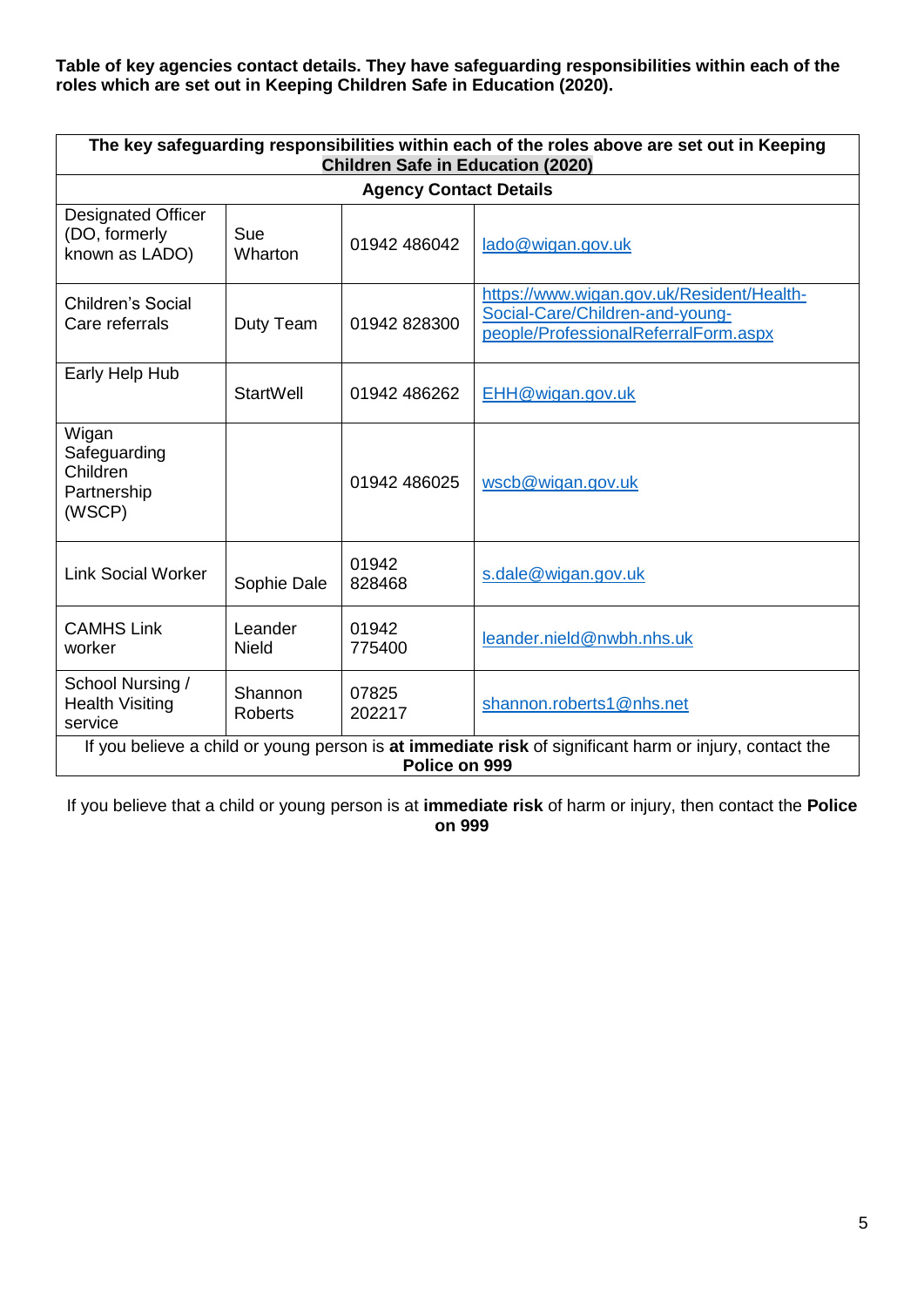# **Definitions**

**Safeguarding** is defined as: protecting children from maltreatment; preventing impairment of children's mental and physical health or development; ensuring that children grow up in circumstances consistent with the provision of safe and effective care; and taking action to enable all children to have the best outcomes;

**Child Protection** refers to the situation where a child is suffering significant harm, or is likely to do so, and action is required to protect that child.

## **Introduction**

This policy has been developed in accordance with the principles established by

- [The Children Act 1989 \(as amended\).](https://www.legislation.gov.uk/ukpga/1989/41/contents)
- [The Children and Social Work Act 2017.](https://www.legislation.gov.uk/ukpga/2017/16/contents/enacted)
- [The Safeguarding Vulnerable Groups Act 2006.](https://www.legislation.gov.uk/ukpga/2006/47/contents)

In addition to the revised documents;

- **[Working Together to Safeguard Children 2018](https://www.gov.uk/government/publications/working-together-to-safeguard-children--2)**
- **[Keeping Children Safe in Education 2020](https://www.gov.uk/government/publications/keeping-children-safe-in-education--2)** (KCSiE)

Other key documents are noted, which have prompted changes to safeguarding requirements over time. This policy references these throughout where relevant:

- [GDPR and the Data Protection Act 2018.](https://www.gov.uk/data-protection)
- [Information Sharing: Advice for Practitioners 2018.](https://www.gov.uk/government/publications/safeguarding-practitioners-information-sharing-advice)
- Sexual Violence and Sexual Harassment between Children in Schools and Colleges (quidance [document\) 2018.](https://www.gov.uk/government/publications/sexual-violence-and-sexual-harassment-between-children-in-schools-and-colleges)
- [Childcare \(Early Years Provision Free of Charge\) \(Extended Entitlement\) \(Amendment\) Regulations](https://www.gov.uk/government/publications/disqualification-under-the-childcare-act-2006/disqualification-under-the-childcare-act-2006)  [2018.](https://www.gov.uk/government/publications/disqualification-under-the-childcare-act-2006/disqualification-under-the-childcare-act-2006)
- [Childcare Act 2006 \(as amended in 2018\).](https://www.gov.uk/government/publications/disqualification-under-the-childcare-act-2006)

This policy should also be read in conjunction with [Wigan's Threshold of Need Document and Procedure](https://www.wiganlscb.com/Parent/Thresholds-of-Need.aspx) and [Wigan's Resolution Policy](https://www.wiganlscb.com/Docs/PDF/Professional/Resolution-Protocol-COVID-19-revision.pdf) .This policy should be read in alongside the following policies relevant to the safety and welfare of our pupils;

- **Behaviour**
- Staff behaviour/Code of conduct
- Whistleblowing
- Respect (anti bullying)
- Health and safety
- Allegations against staff
- Parental Concerns
- **Curriculum**
- PSHE
- Teaching and Learning
- Administration of medicines
- **Drug Education**
- Sex and Relationships Education
- Physical intervention
- E Safety, including staff use of mobile phones
- Risk Assessment
- Recruitment and Selection
- Child Sexual Exploitation
- Intimate Care
- **Resolution**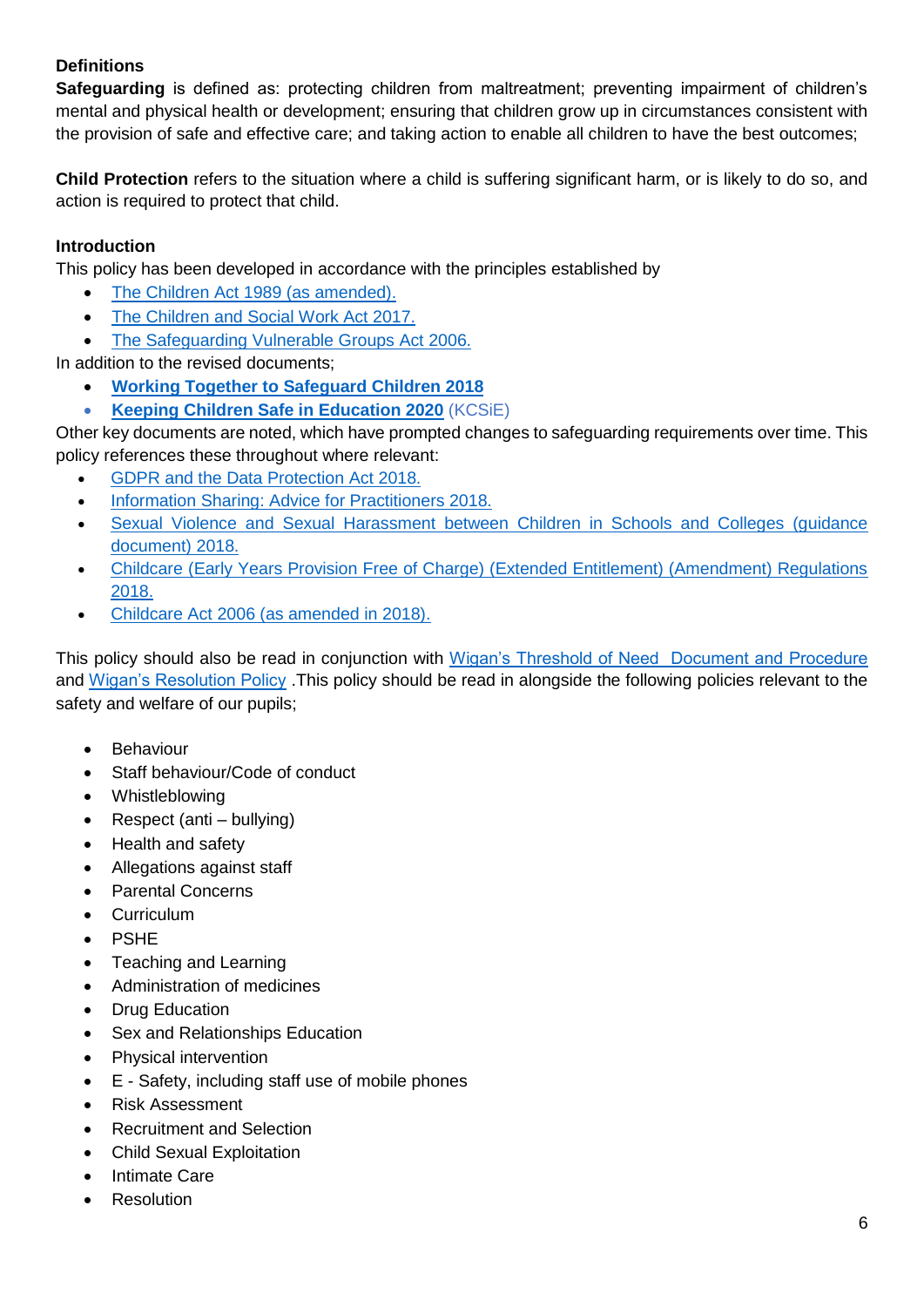- Mental Health
- Policy on Supporting Children in Care
- Attendance including the safeguarding response to children who go missing

The aim of this policy is to ensure:

- All of our pupil's / students are safe and protected from harm
- Safeguarding procedures are in place to help pupils and students to feel safe and learn to stay safe
- Adults in the education setting community are aware of the expected behaviours and the legal responsibilities in relation to safeguarding and child protection.
- All agencies are providing appropriate support to children and young people through adoption of the early help framework

This will be achieved by:

- Supporting the child's / young person's development in ways that will foster security, confidence, and independence.
- Providing a high quality, safe and stimulating environment in which children and young people feel safe, secure, valued, and respected, feel confident, and are able to enjoy, learn and grow in confidence. Have positive relationships with the adults caring for them and know how to approach adults if they are in difficulties, believing they will be effectively listened to.
- Raising the awareness of all teaching and non-teaching staff of the need to safeguard children and young people, of their responsibilities in identifying and reporting possible cases of abuse (See Appendix 1 and 2) and preventing and intervening earlier to address support and social needs of young people through the early help framework
- Providing a systematic means of monitoring children / young people known or thought to be at risk of harm, and ensure we, St. Wilfrid's Church of England Primary Academy, contribute to assessments of need and support packages for those pupils/students.
- Emphasising the need for good levels of communication between all members of staff.
- Developing a structured procedure within the education setting which will be followed by all members of the education setting community in cases of suspected abuse.
- Also, that staff have had access to specific training and awareness raising concerning:
	- Staff Behaviour Policy (for safer working practice)
	- D/DSL training
	- KCSiE (2020) Part 1
	- Children Looked After (CLA)
	- Online safety training for staff
	- Preventing Radicalisation
	- **■** Staff training
	- Whistleblowing
- Developing and promoting effective working relationships with other agencies, especially the Police, Health and Social Care.
- Ensuring that all staff working within our education setting who have substantial access to children and young people have been checked as to their suitability, including verification of their identity, qualifications, and a satisfactory DBS check and a central record is kept for audit. The Guidance regarding DBS checks was updated by the [Protection of Freedoms Act 2012](https://www.legislation.gov.uk/ukpga/2012/9/contents) and further information can be found regarding [what level of check is required for individuals which has been produced by](https://www.gov.uk/dbs-check-applicant-criminal-record)  [the UK government.](https://www.gov.uk/dbs-check-applicant-criminal-record)
- Curriculum teaching about safeguarding**:** Our pupils access a broad and balanced curriculum that promotes their spiritual, moral, cultural, mental, and physical development, and prepares them for the opportunities, responsibilities, and experiences of life. We provide opportunities for pupils to develop skills, concepts, attitudes, and knowledge that promote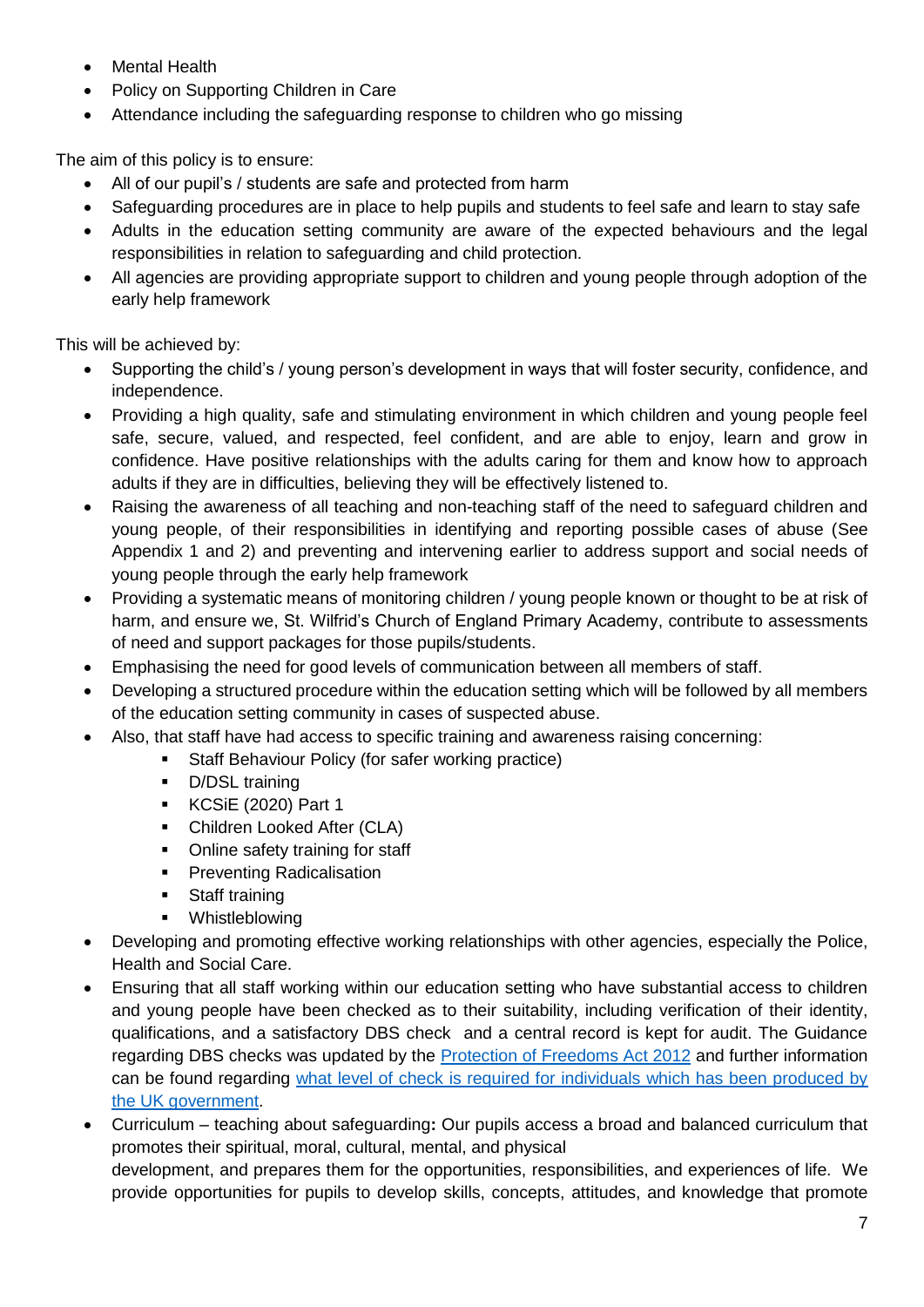their safety and well-being. The PSHE and citizenship curriculum specifically includes the following objectives:

- Developing pupil self-esteem and communication skills
- Developing strategies for self-protection including online safety
- Developing a sense of the boundaries between appropriate and inappropriate behaviour in adults and within peer relationships (positive relationships and consent)

## **Scope**

As outlined above, the term 'safeguarding children' covers a range of measures including child protection procedures. It encompasses a preventative approach through the early help framework to keeping children safe that incorporates pupil health and safety; school behaviour and preventing bullying; supporting pupils with medical conditions; personal, health, social economic education; providing first aid and site security.

All staff are aware of the categories of abuse, which are:

- Physical abuse
- Emotional Abuse
- **Neglect**
- Sexual abuse

The definitions of which and signs and symptoms of the four categories of abuse can be found in Appendix one and two.

This policy assumes that any of the categories of abuse could be disclosed within the Borough of Wigan, and gives further information relating to individual types of abuse within this document in line with advice and guidance within KCSiE (2020).

## **Expectations**

All staff are:

- Familiar with this safeguarding policy and have an opportunity to contribute to its review.
- Alert to signs and indicators of possible abuse.
- Able to record and report concerns as set out in this policy.
- Able to deal with a disclosure of abuse from a pupil.
- Involved in the implementation of individual education programmes, integrated support plans, child in need plans and interagency child protection plans as required.

In addition, all staff have read and understood Part 1 of the latest version of KCSiE (2020) and all staff working directly with children have also read Annex A.

We recognise that all adults, including temporary staff<sup>1</sup>, volunteers and governors, have a full and active part to play in protecting our pupils / students from harm, and that the child's / young person's welfare is our paramount concern.

All staff believe that our education setting should provide a caring, positive, safe, and stimulating environment that promotes the social, physical, and moral development of the individual child or young person.

We recognise that a child / young person who is neglected, abused, or witnessed violence may feel helpless and humiliated, may blame themselves, and find it difficult to develop and maintain a sense of worth. We

<sup>-</sup><sup>1</sup> Wherever the word "staff" is used, it covers ALL staff on site, including ancillary supply and self-employed staff, contractors, volunteers working with children etc, and governors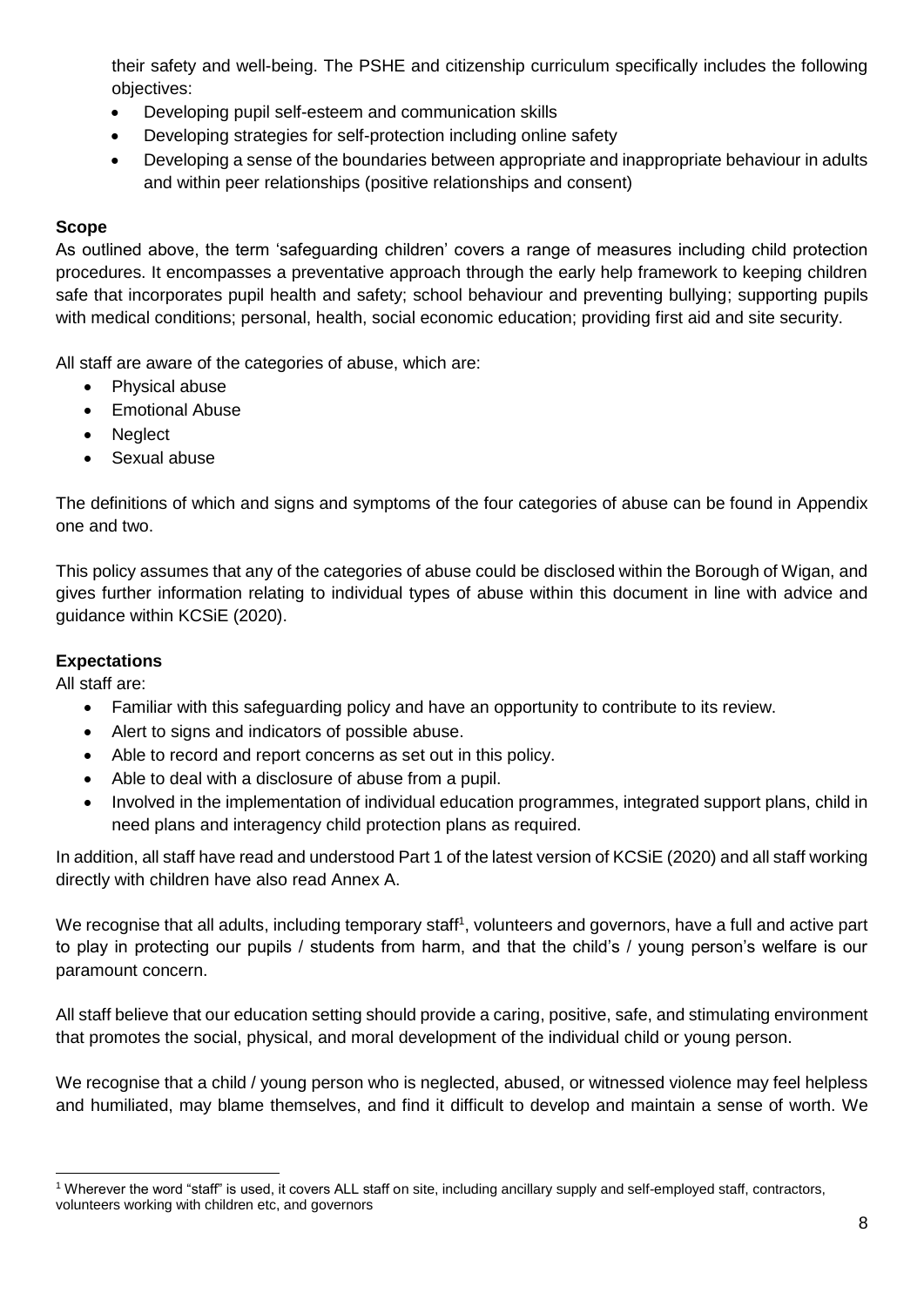accept that research shows that the behaviour of a child in these circumstances may range from that which is perceived to be normal to aggressive or withdrawn**.** 

We recognise that the education setting may provide the only stability in the lives of children and young people who have been abused or are at risk of harm. Staff members working with children are advised to maintain an attitude of **'it could happen here'** where safeguarding is concerned. When concerned about the welfare of a child, staff members should always act in the best interests of the child.

We recognise that the early help framework provides opportunities to intervene early and prevent safeguarding issues developing, as well providing a framework for appropriate support to be wrapped around the child / young person and their family.

## **Safe Setting/ Safe Staff**

Our health and safety policy, set out in a separate document, reflects the consideration we give to the protection of our children and young people both physically within the education setting environment and, for example, in relation to internet use, and when away from the education setting, undertaking off site trips and visits.

School security guidance has been compiled to support the senior management of educational settings in the discharge of their responsibilities by ensuring the development and implementation of suitable procedures. You can request a copy of the 'School Security Guidance' which has been produced by Wigan Council by emailing [wscbtraining@wigan.gov.uk](mailto:wscbtraining@wigan.gov.uk)

St. Wilfrid's Church of England Primary Academy will ensure:

1. The Governing body / trustees takes seriously its responsibility [under section 175 of the Education Act](https://www.legislation.gov.uk/ukpga/2002/32/section/175)  [2002](https://www.legislation.gov.uk/ukpga/2002/32/section/175) to safeguard and promote the welfare of children; and to work together with other agencies to ensure adequate arrangements within our school to identify, assess, and support those children who are suffering / at risk of suffering abuse and neglect.

As key strategic decision makers and vision setters for the school, the governors will make sure that our policies and procedures are in line with national and local safeguarding requirements. Governors will work with the senior leaders to make sure the key actions set out in Safe Setting Safe Staff are in place.

- There is a safeguarding, child protection and early help policy together with a staff behaviour (code of conduct) policy
- The education setting operates safer recruitment procedures by ensuring that there is at least one person on every recruitment panel that has completed Safer Recruitment training.<sup>2</sup>
- The education setting has procedures for dealing with allegations of abuse against staff and volunteers and to make a referral to the DBS if a person in regulated activity has been dismissed or removed due to safeguarding concerns, or would have, had they not resigned.
- Domestic Settings Only The education setting will ensure that it complies with guidance relating Disqualification by Association as set out within the amended guidance within the Childcare Act (03.09/2018).
- All other settings Disqualification by Association is no longer allowed within school settings, although Disqualification under the Childcare Act 2006, still applies to staff themselves. $3$

<sup>-</sup><sup>2</sup> Safer recruitment training can be accessed through Wigan Safeguarding Children's Board

 $3$  Disqualification by Association now only applies in domestic settings, not schools. Disqualification under the Child Care Act still applies to staff themselves who work in a child care capacity, whether paid, volunteer or are on work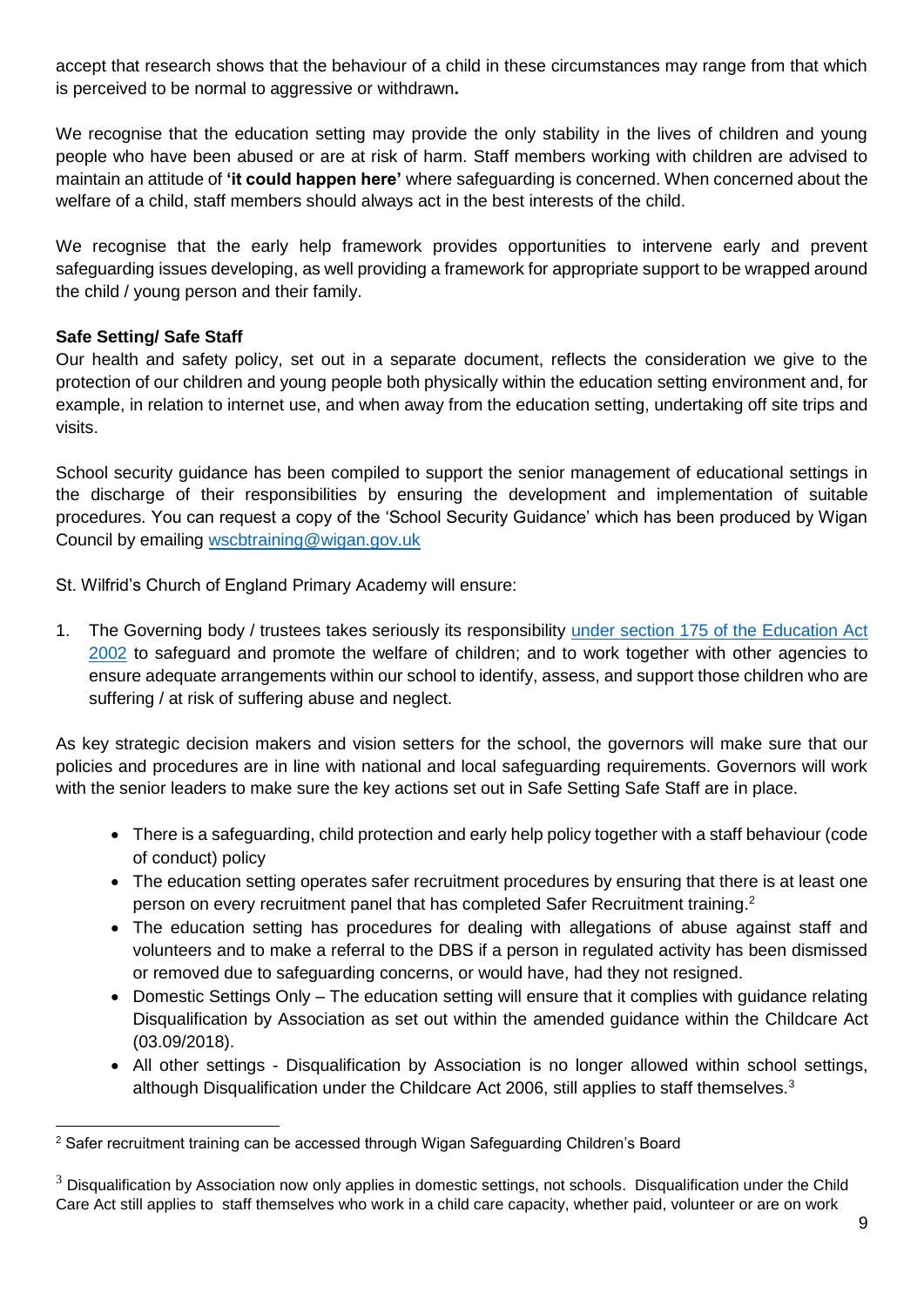- A senior leader has Designated Safeguarding Lead (DSL) responsibility
- On appointment, the DSL undertakes interagency training and also undertakes DSL "new to role" training and an "update" course every 2 years
- All other staff have access to safeguarding training as appropriate
- Any weaknesses in Child Protection processes and procedures are remedied immediately.
- A member of the governing body / trustees, usually the Chair, is nominated to liaise with the LA on safeguarding issues and in the event of an allegation of abuse made against the Headteacher / Head of School
- Safeguarding and Child Protection policies and procedures are reviewed annually and that the Safeguarding, Child Protection and Early Help (Thresholds of Needs) policy is available on the education settings website or by other means
- The Governing body / Trustees consider how children may be taught about safeguarding. This may be part of a broad and balanced curriculum covering relevant issues through personal social health and economic education (PSHE) and / or for maintained schools through relationship and sex education (RSE).
- Other specific topics will include:
	- ➢ Online Safety
- That enhanced DBS checks are in place for Chairs of Governors / Trustees of independent, academies, non-maintained special schools.
- The Nominated Governor (NG) for safeguarding liaises with the headteacher / principal and the D/DSL to complete an annual Section 175 safeguarding audit to return to the local authority.
- 2. KCSiE (2020) is statutory guidance that education settings in England must have regard to it when carrying out their duties to safeguard and promote the welfare of children applying to.
	- Governing bodies of maintained schools (including maintained nursery schools) and colleges.
	- Proprietors of independent schools (including academies, free schools and alternative provision academies) and non-maintained special schools. In the case of academies, free schools and alternative provision academies, the proprietor will be the academy trust; and Management committees of pupil referral units (PRUs)
- 3. The lead DSL is a member of the Senior Leadership team who has; along with the deputy designated safeguarding lead(s), undertaken the relevant training, and, upon appointment will undertake DSL new to role training followed by biannual updates.
	- The DSL's who are involved in recruitment and at least one member of the governing body / trustees will also complete safer recruitment training to be renewed every 3 years (if it is felt that a refresher is required.)
	- The name of the designated members of staff for child protection (DSL's and DDSL's) will be clearly visible in the school, with a statement explaining the education settings role in referring and monitoring cases of suspected abuse.
- 4. All staff are to have the appropriate level of training relevant to their role:
	- All members of staff are trained in, and receive, regular updates in e-safety and reporting concerns

placements. Relevant staff are those working in child care, or in a management role because they are: working with reception age children at any time; or working with children older than reception until age eight, outside school hours. Keeping Children Safe in Education (DfE, 2018) paragraph 116 also refers to disqualification: "For staff who work in childcare provision or who are directly concerned with the management of such provision, the school needs to ensure that appropriate checks are carried out to ensure that individuals are not disqualified under the Childcare (Disqualification) Regulations 2009".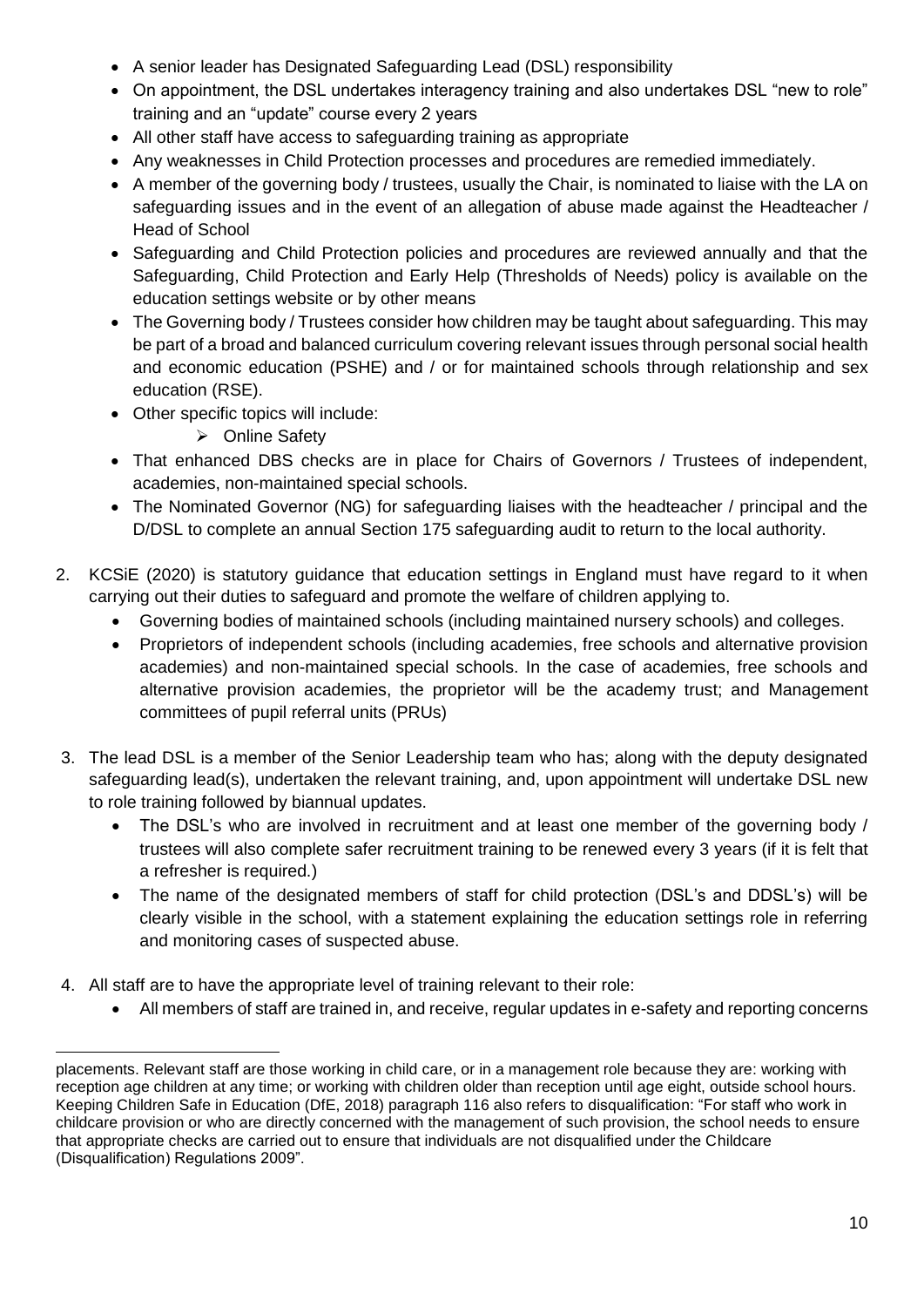- All new members of staff will be given a copy of our safeguarding statement and safeguarding, child protection and early help (thresholds of need) policy, with the DSL's names clearly displayed, as part of their induction.
- All other staff, volunteers, and governors / trustees, have child protection awareness training, updated by the DSL as appropriate, to maintain their understanding of the signs and indicators of abuse.
- 5. Child protection and safeguarding concerns or allegations against adults working in the school are referred to the DO (previously LADO)<sup>4</sup> for advice and that any member of staff found not suitable to work with children or young people will be notified to the Disclosure and Barring Service (DBS) for consideration for barring, following resignation, dismissal, or when we cease to use their service as a result of a substantiated allegation, in the case of a volunteer.
- 6. All parents/carers are made aware of the responsibilities of staff members with regard to safeguarding and child protection procedures through publication of the education settings Safeguarding, Child protection and Early Help Policy.
- 7. The Policy is available publicly either on the education settings website or by other means. Parents / Carer's are made aware of this policy and their entitlement to have a copy of it via the website / newsletter.
- 8. All visitors complete a sign in / out form, wear a school ID badge and are provided with safeguarding information including the contact details of safeguarding personnel.
- 9. Visitors of a professional role are asked to provide evidence of their role and employment details (usually an identity badge) upon arrival at the education setting. Supporting letter in relation to DBS checks of visitors holding professional ID badges can be found in the guidance provided by Wigan Council and Bridgewater Community Health Care. [Bridgewater DBS Letter .pdf](file://///wig-vmw-p-fsw03/Partnership%20and%20Safeguarding/Workforce%20Development%20and%20Engagement%20Team/Lancaster%20University%20Conference%20-%20IPVAM/Karina%20Warwick/Bridgewater%20DBS%20Letter%20.pdf) [Wigan Council HR letter regarding DBS Checks .pdf](file://///wig-vmw-p-fsw03/Partnership%20and%20Safeguarding/Workforce%20Development%20and%20Engagement%20Team/Lancaster%20University%20Conference%20-%20IPVAM/Karina%20Warwick/Wigan%20Council%20HR%20letter%20regarding%20DBS%20Checks%20.pdf)
- 10. Community users organising activities for children are aware of the school's child protection guidelines and procedures.
- 11. Our lettings policy, for community use of the premises, will seek to ensure the suitability of adults working with children on school sites at any time.
- 12. Our procedures will be annually (as a minimum) reviewed and updated.

## **Training**

All members of staff and volunteers have read, signed and understood the school's Staff Behaviour Policy.

## **Induction**

The welfare of all our pupils is of paramount importance. All staff including volunteers are informed of our safeguarding procedures including online safety, at induction. Our induction also includes:

- Plan of support for individuals appropriate to the role for which they have been hired
- Confirmation of the conduct expected of staff within the school our Staff Behaviour Policy

<sup>-</sup><sup>4</sup> DO – Designated Officer (previously LADO - Local Authority Designated Officer) for allegations against staff. DO threshold document can be found here<https://www.wigan.gov.uk/Docs/PDF/WSCB/LADO-threshold.pdf>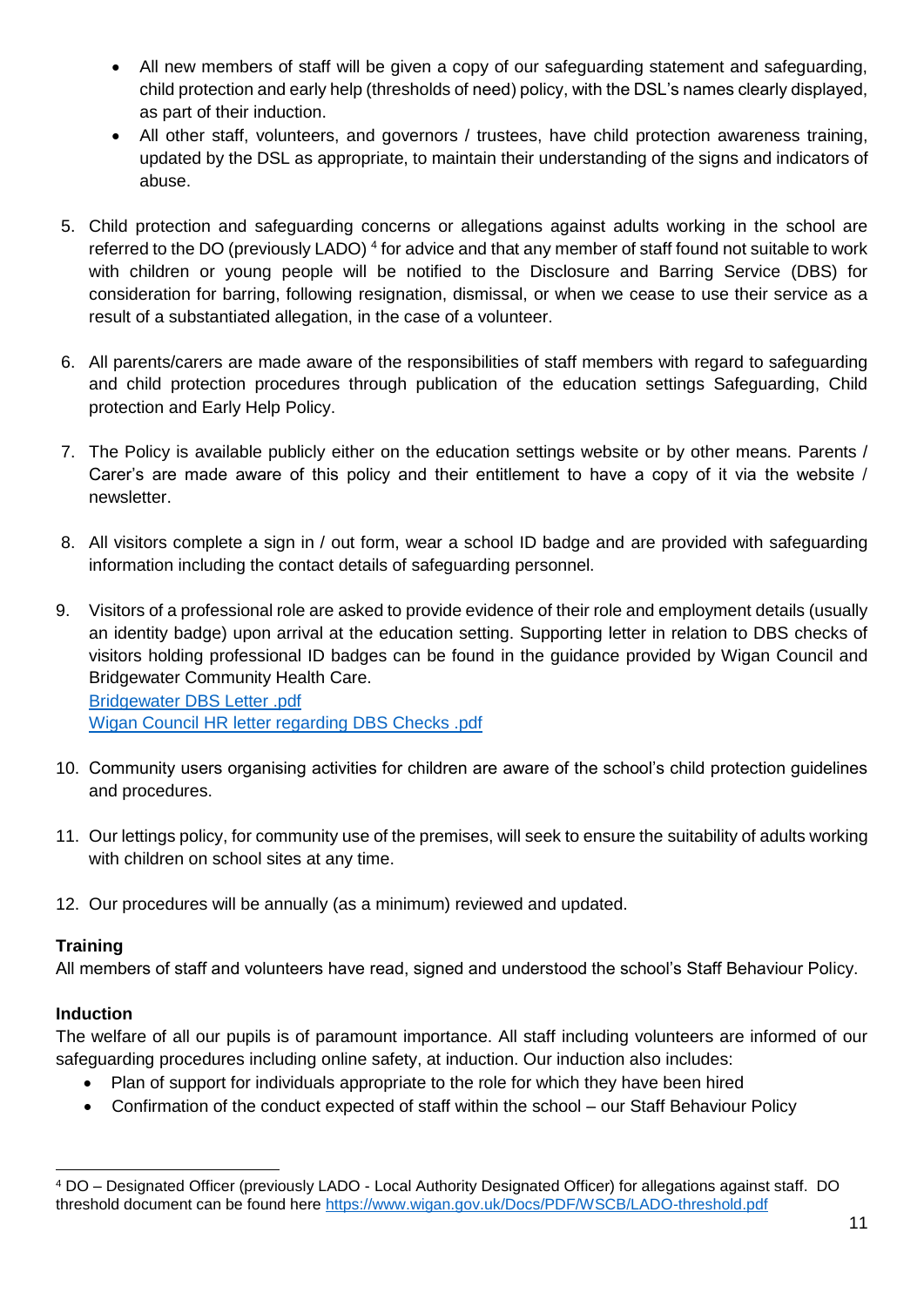- Opportunities for a new member of staff to discuss any issues or concerns about their role or responsibilities
- Confirmation of the line management / mentor process whereby any general concerns or issues about the person's ability or suitability will be addressed.

## **Safeguarding training**

This training is for all staff and is updated every 3 years as a minimum to ensure staff understand their role in safeguarding. Any member of staff does not attend the whole school session will be expected to complete this statutory training requirement on their return to school. In addition, all staff members receive safeguarding and child protection updates (for example, via email, e-bulletins, staff meetings) as necessary and at least annually. All staff also receives training in respect of online safety, and this is updated, as necessary.

#### **Advanced training**

The D/DSL has additional training which is updated every two years as a minimum. The D/DSL also attends multi-agency courses relevant to school needs. Their knowledge and skills are refreshed at least annually e.g. via e-bulletins or safeguarding networking events with other D/DSLs.

#### **Safer Recruitment**

At least one person on any appointment panel has undertaken Safer Recruitment Training.

#### **Preventing Radicalisation**

All staff undertakes Prevent training.

#### **Staff support**

Due to the demanding, often distressing nature of child protection work, we support staff by providing an opportunity to talk through the challenges of this aspect of their role with a senior leader and to seek further support as appropriate.

#### **Governors**

Governors undertake the school's Induction programme. They may choose to complete face to face training for governors provided by Wigan Council. In addition, governors may choose to attend whole school safeguarding and child protection training.

#### **Responsibilities of the Designated Safeguarding Lead (DSL)**

The Designated Safeguarding Lead (DSL) is a senior member of staff, who undertakes lead responsibility for safeguarding and child protection within the school. Details of our DSL and Deputy DSL are available on the school website.

Whilst the activities of the DSL can be delegated to appropriately trained deputies, the ultimate **lead responsibility** for safeguarding child protection remains with the DSL.

The broad areas of responsibility for the DSL are:

- **Liaise** with the local authority and other agencies;
- **Managing referrals** to other agencies including: the local authority children's social care in cases of suspected abuse; Police South West Counter Terrorism Unit where there is a radicalisation concern; the Disclosure and Barring Service in cases where a person is dismissed or left due to risk/harm to a child and the Police in cases where a crime may have been committed in relation to safeguarding. The DSL will also support and advise other staff in making referrals to other agencies;
- **Work with others** to fulfil statutory responsibilities in relation to children and young people subject to a child protection plan by attending child protection conferences and implementing the multiagency child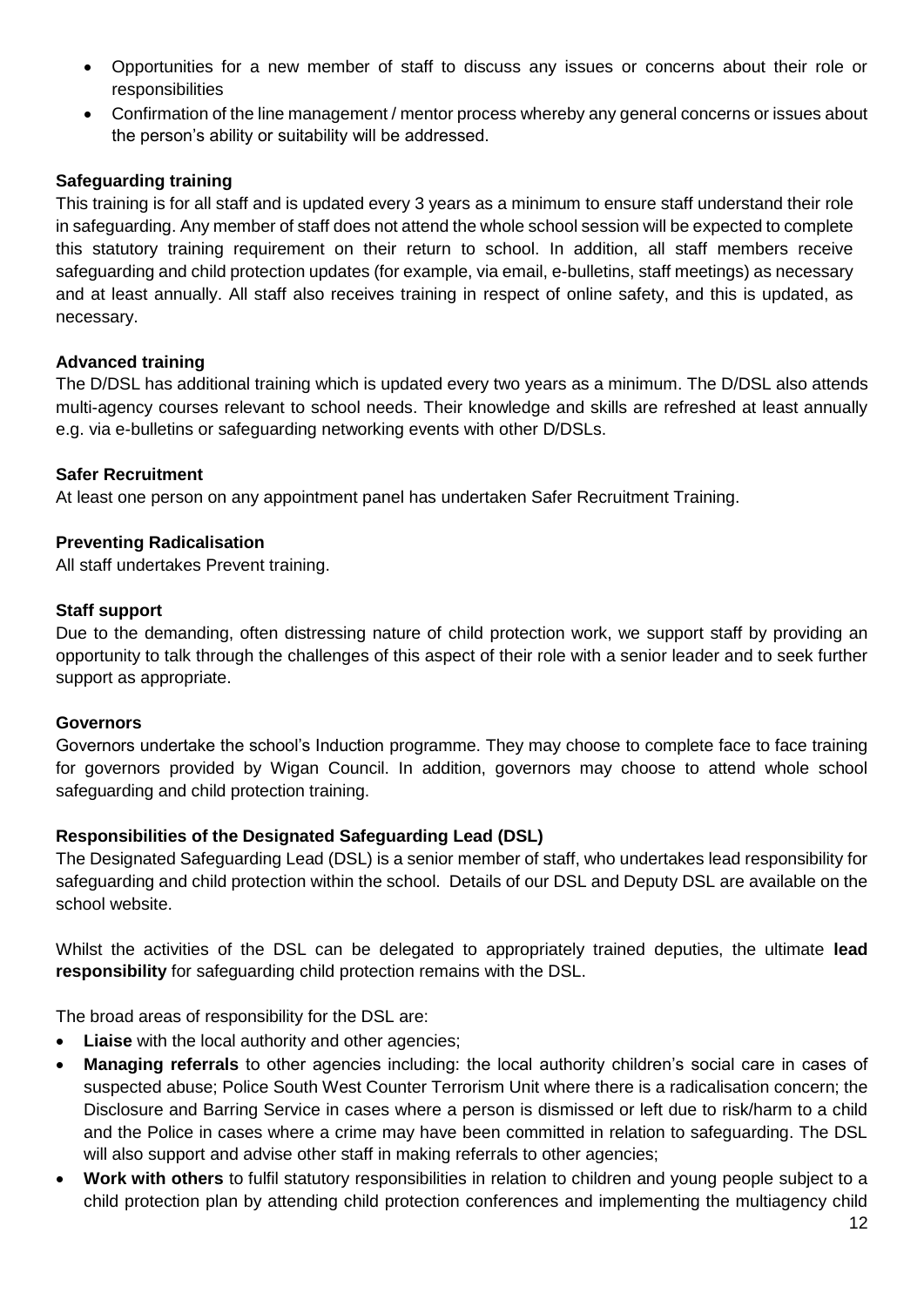protection plan; and liaise with the Local Area Designated Officer as required. DSLs should act a single point of contact for all matters of safeguarding and advice for staff, volunteers, and governors.

- **Undertake Training** to ensure the DSL (and any deputies) has the knowledge and skills required to carry out the role (updated every 2 years). Further knowledge and skills should be updated at regular intervals and shared with relevant parties as appropriate;
- **Raise Awareness** to ensure St. Wilfrid's Church of England Primary Academy safeguarding and child protection policies are known, understood, and used appropriately. The DSL will also provide an annual report to the governing body on safeguarding and child protection activity within the school;
- **Manage safeguarding information** through the collection, monitoring, reviewing, safe storage and transfer of safeguarding and child protection files (The [NSPCC](https://learning.nspcc.org.uk/media/1442/child-protection-records-retention-and-storage-guidelines-september-2019.pdf) provides guidance on this)
- **Availability** of the DSL (or any deputies) during term time and school hours needs to be ensured for staff in the school or college to discuss any safeguarding concerns. In the event of local or national lockdown, the DSL or deputy should at minimum be available on the telephone.

The role of the DSL is explained in more detail in [KCSIE 2020-](https://assets.publishing.service.gov.uk/government/uploads/system/uploads/attachment_data/file/912592/Keeping_children_safe_in_education_Sep_2020.pdf) Annex B.

## **Supporting Children and Young People**

St. Wilfrid's Church of England Primary Academy will consider the need for an Early Help assessment when it is identified that there are low level concerns or emerging needs. Detailed information on Early Help can be found in [Chapter 1 of Working Together to Safeguard Children.](https://www.gov.uk/government/publications/working-together-to-safeguard-children--2)

It is the responsibility of the education setting to initiate Early Help to identify what the family's strengths and needs are. This will inform whether the setting can support the family or whether a referral to another agency is needed. This process provides a way of recording support and interventions that have been provided by the school to the child / young person and also supports a referral for additional support that may be needed from more targeted services where a single agency has been unable to meet that need. A team around the child meeting (TAC) can be arranged to ensure that a multi-agency action plan can be developed. It is important that the child and parents voice is captured as part of this assessment and that they take ownership of the plan. This plan should be regularly reviewed up to 4 to 6 weeks until outcomes are achieved.

If at any point during the Early Help process, the risk increases and the education setting becomes concerned that the child or young person is, or is likely to suffer significant harm, then a referral will be made to children's social care.

In all cases the educational setting will consider the statutory guidance for schools and colleges, Keeping [Children Safe in Education, published by the DfE September 2020, with particular reference to Part 1:](https://www.gov.uk/government/publications/keeping-children-safe-in-education--2)  [Information for all schools and colleges.](https://www.gov.uk/government/publications/keeping-children-safe-in-education--2)

St. Wilfrid's Church of England Primary Academy will support all children and young people by:

- Encouraging self-esteem and self-assertiveness through the curriculum, as well as our relationships, whilst not condoning aggression or bullying.
- Healthy relationships
- Promoting a caring, safe and positive environment within the school.
- Liaising and working together with all other support services and those agencies involved in the safeguarding of children.
- Notifying Social Care as soon as there is a significant concern.
- Providing continuing support to a child or young person, about whom there have been concerns, who leaves the school by ensuring that appropriate information is copied under confidential cover to the pupils new setting and ensuring the school medical records are forwarded as a matter of priority.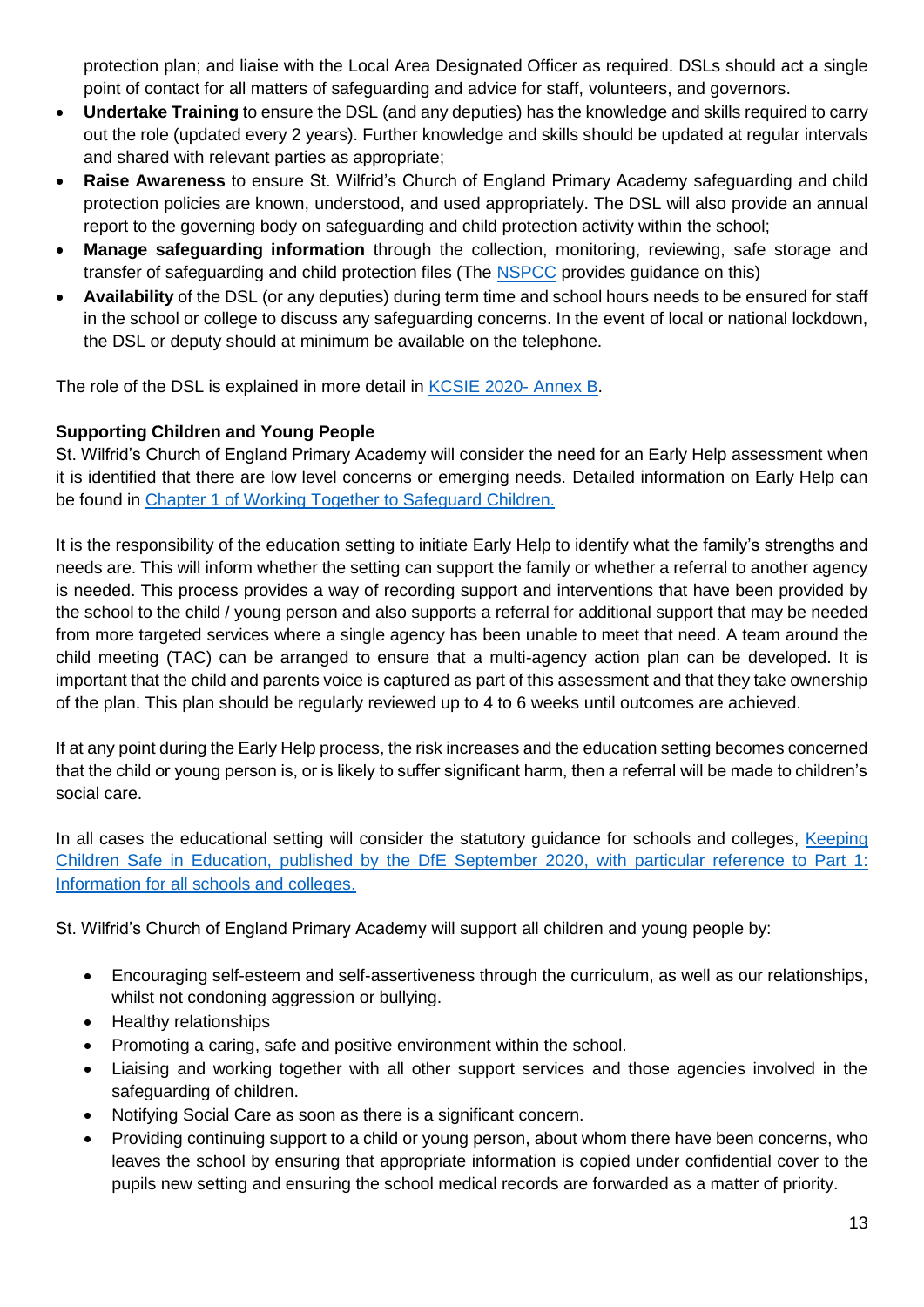If at any point the education setting becomes concerned that a child or young person is at serious risk of harm they should respond appropriately. If the school is concerned that a child is at **immediate** or **imminent** risk, then they should contact Greater Manchester Police on either 111 or 999. If, however the school is concerned that a child is, or is likely to suffer serious harm but it is not imminent they should call Wigan Children's Social Care Duty Team on 01942 828300.

## **Children with Special Educational Needs (SEN) and Disabilities**

St. Wilfrid's Church of England Primary Academy will use the same considerations for children and young people with SEND, as detailed above. However, the setting must also take into consideration that additional barriers can exist when recognising abuse and neglect in this group of children and young people. These can include:

- Assumptions that indicators of possible abuse such as behaviour, mood and injury relate to the child's SEN or disability without further exploration (the setting must consider the child first and foremost, rather than the child's SEND).
- A higher risk of vulnerability due to factors such as a learning disability, lack of awareness, social isolation, which may contribute to risks such as online vulnerability.
- Being more prone to peer group isolation than other children; and the potential for children with SEN and disabilities being disproportionally impacted by behaviours such as bullying, without outwardly showing any signs; and Communication barriers and difficulties in overcoming these barriers.
- Children and young people with SEN and disabilities can face a number of challenges to disclosure, which must be recognised and taken into account, including prejudice, negative responses, and low expectations.

#### **Responding to concerns and disclosures Reporting Concerns**

All staff will be aware of their responsibility to report any safeguarding concern (no matter how small) ASAP to the DSL or DDSL using the schools prescribed practice. A 'Cause for Concern' forms (pink paper) must be completed and given (hard copy) to the DSL or DDSL immediately.

## **Responding to a disclosure**

**Do:**

- **Create a safe environment by offering** the child a private and safe place if possible.
- **Stay calm** and reassure the child and stress that he/she is not to blame.
- **Tell** the child that you know how difficult it must have been to confide in you.
- **Listen carefully** and **tell** the child what you are going to do next.
- Use the **'tell me', 'explain', 'describe'** and/or mirroring strategy.
- **Tell only the Designated or Deputy Safeguarding Lead.**
- **Record** in detail using the Welfare Concern Record without delay, using the child's own words where possible.

# **Do NOT:**

- Take photographs of any injuries or copy any images from a child's phone onto to your own device which could be classed as illegal content or an indecent image of a child.
- Postpone or delay the opportunity for the pupil to talk.
- Take notes while the pupil is speaking or ask the pupil to write an account.
- Try to investigate the allegation yourself.
- Promise confidentiality, e.g. Say you will keep 'the secret'.
- Approach or inform the alleged abuser.

**It is the responsibility of each adult in school to ensure that the D/DSL receives the record of concern without delay. In the absence of the D/DSL, staff will seek advice direct from Children's Social Care.**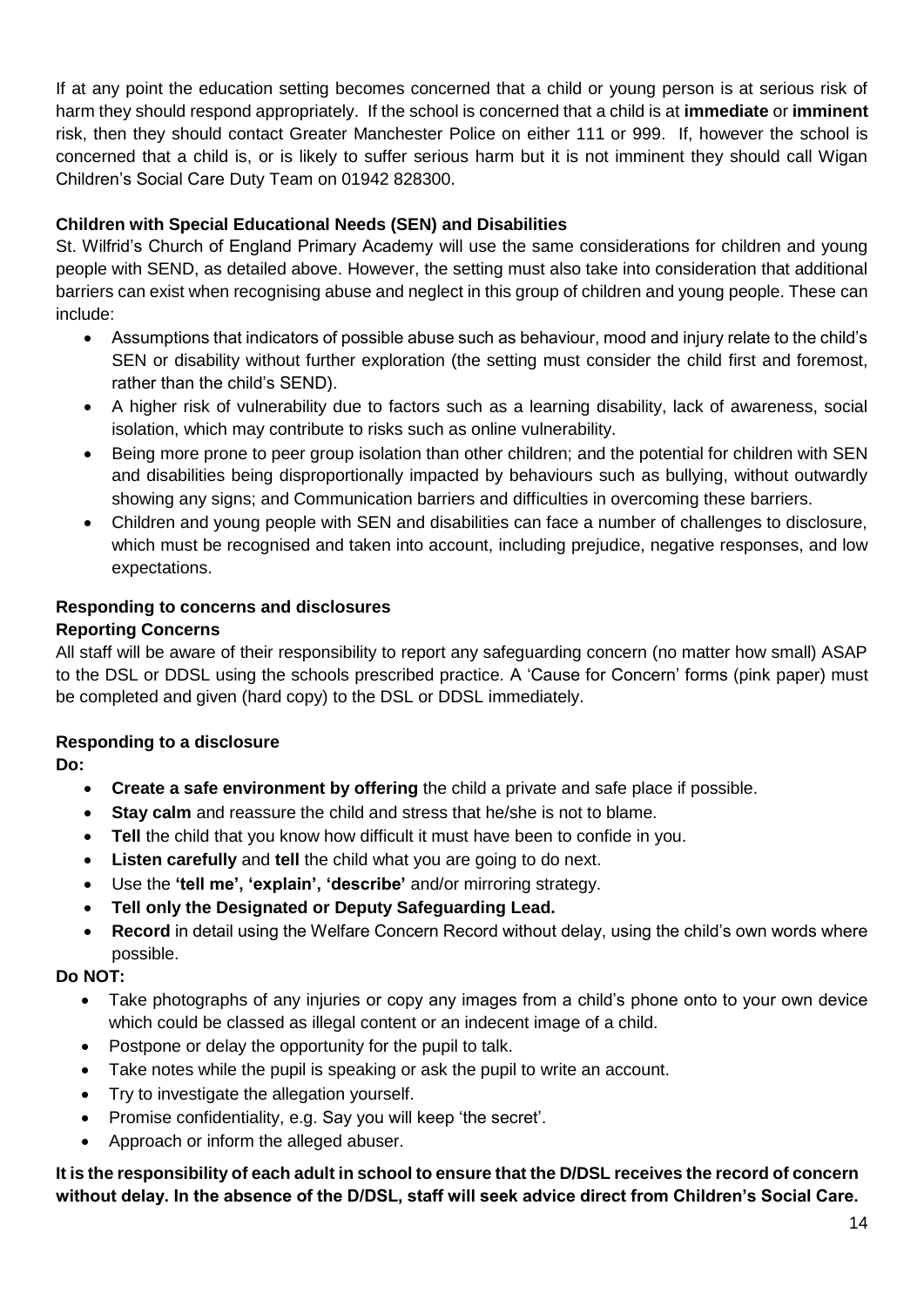[Wigan Safeguarding Children Partnership have produced further information on Dealing with Disclosures](https://www.wiganlscb.com/Search-results.aspx?search_keywords=dealing%20with%20disclosures)  [from a Child or young Person.](https://www.wiganlscb.com/Search-results.aspx?search_keywords=dealing%20with%20disclosures)

During term time, the DSL or DDSL is always available during school hours for staff to discuss any safeguarding concerns.

In some circumstances, the D/DSL or member of staff seeks advice by ringing Children's Social Care.

The voice of the child is central to our safeguarding practice and pupils are encouraged to express and have their views given due weight in all matters affecting them.

We are committed to work in partnership with parents and carers. In most situations, we will discuss initial concerns with them. However, the D/DSL will not share information where there are concerns that if so doing would:

- Place a child at increased risk of significant harm
- Place an adult at increased risk of serious harm
- prejudice the prevention, detection or prosecution of a serious crime
- lead to unjustified delay in making enquiries about allegations of significant harm to a child, or serious harm to an adult.

## **Involving Parents and Carers**

In general, the DSL will discuss any child protection concerns with parents/carers before approaching other agencies and will seek their consent before making a referral to another agency. However, there may be occasions when the school will contact another agency before informing parents/carers because it considers that contacting them may increase the risk of significant harm to the child.

#### **Information Sharing**

We recognise that all matters relating to child protection are confidential and information is handled in line with the education settings Information sharing / management policy.

The Government has issued [Information Sharing for Safeguarding Practitioners](https://www.gov.uk/government/publications/safeguarding-practitioners-information-sharing-advice) Guidance that included 7 'Golden Rules' of Information Sharing in safeguarding :

The Government guidance (described by the NSPCC, 2018) is:

- 1. **Remember that the General Data Protection Regulation (GDPR) Data Protection Act 2018 and human rights law are not barriers** to justified information sharing but provide a framework to ensure that personal information about living individuals is shared appropriately.
- 2. **Be open and honest with the individual** (and/or their family where appropriate) from the outset about why, what, how and with whom information will, or could be shared, and seek their agreement, unless it is unsafe or inappropriate to do so.
- 3. **Seek advice from other practitioners** if you are in any doubt about sharing the information concerned, without disclosing the identity of the individual where possible.
- 4. **Share with informed consent where appropriate** and, where possible, respect the wishes of those who do not consent to share confidential information. You may still share information without consent if, in your judgement, there is good reason to do so, such as where safety may be at risk.
- 5. **Consider safety and well-being**: Base your information sharing decisions on considerations of the safety and well-being of the individual and others who may be affected by their actions.
- 6. **Necessary, proportionate, relevant, adequate, accurate, timely and secure**: Ensure that the information you share is necessary for the purpose for which you are sharing it, is shared only with those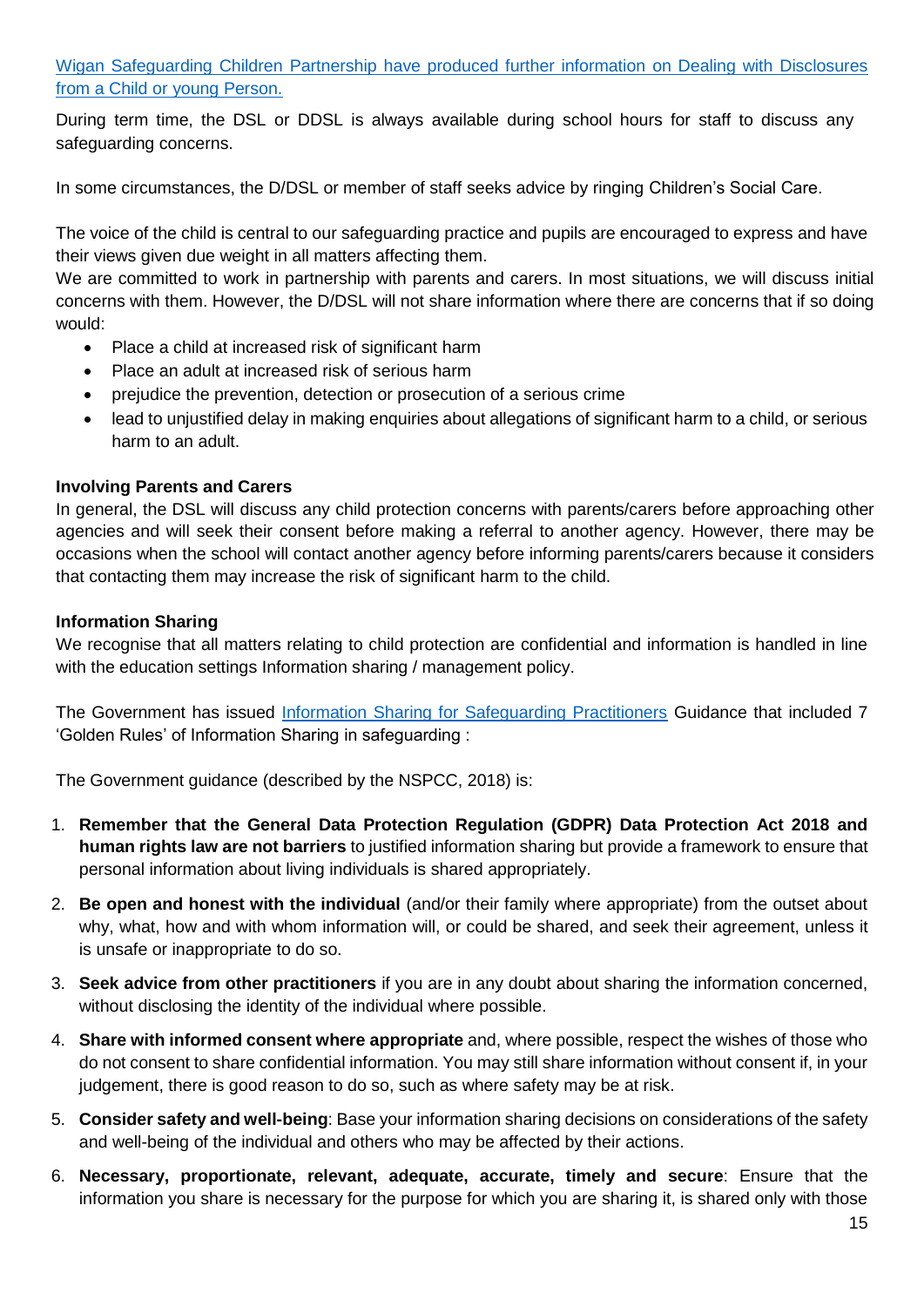individuals who need to have it, is accurate and up-to-date, is shared in a timely fashion, and is shared securely.

7. **Keep a record of your decision and the reasons for it** – whether it is to share information or not. If you decide to share, then record what you have shared, with whom and for what purpose

All staff must be aware that they have a professional responsibility to share information to safeguard children and cannot assume that someone else will pass on the information.

Sharing of information will be necessary for the purpose for which it's being shared, is shared only with those individuals who need to have it, is accurate and up-to-date, is shared in a timely fashion, and is shared securely.

The update to Working Together (2018) states that data protection legislation does not prevent the sharing of information, to keep a child safe. Consent is not required when sharing information for safeguarding and protecting the welfare of a child. Working Together (2018) recommends using the GDPR [lawful](https://ico.org.uk/for-organisations/guide-to-data-protection/guide-to-the-general-data-protection-regulation-gdpr/lawful-basis-for-processing/) bases for sharing. [Further information about this is available in Appendix B Working Together \(2018\).](https://www.gov.uk/government/publications/working-together-to-safeguard-children--2)

Key organisations who have a duty under section 11 of the Children Act 2004 to have arrangements in place to safeguard and promote the welfare of children are:

- The local authority.
- NHS England.
- Clinical commissioning groups.
- **NHS Trusts, NHS Foundation Trusts.**
- The local policing body.
- British Transport Police Authority.
- Prisons.
- National Probation Service and Community Rehabilitation Companies, Youth offending teams.
- Bodies within the education and /or voluntary sectors, and any individual to the extent that they are providing services in pursuance of section 74 of the Education and Skills Act 2008.

As data controllers who process personal information we are registered with the Information Commissioner's Office. The Data Protection Act requires every data controller who is processing personal information to register with the [Information Commissioner's Office,](https://ico.org.uk/for-organisations/data-protection-fee/self-assessment/) unless they are exempt.

# **Disagreements, Escalation and Resolution**

Effective working together depends on an open approach and honest relationships between colleagues and between agencies.

Staff must be confident and able to professionally disagree and challenge decision-making as an entirely legitimate activity. A part of our professional responsibility to promote the best safeguarding practice. Staff are encouraged to press for re-consideration if they believe a decision to act / not act in response to a concern raised about a child is wrong. In such cases the [Wigan Safeguarding Children Partnership Case](https://www.wiganlscb.com/Professionals/Guidance-and-policies/index.aspx)  [Resolution Protocol](https://www.wiganlscb.com/Professionals/Guidance-and-policies/index.aspx) (formerly Escalation Policy) can be used if necessary. If we, ourselves are challenged professionally, then we see this as an opportunity to reflect on our decision making.

# **Prevention**

We recognise that the education setting plays a significant part in the prevention of harm to our children and young people by providing them with good lines of communication with trusted adults.

If early help is appropriate, the DSL or DDSL will contact the early help hub to ensure there is no current intervention and will generally lead on liaising with other agencies, setting up an inter-agency assessment as appropriate. Early help means providing support as soon as a problem emerges, at any point in a child's life.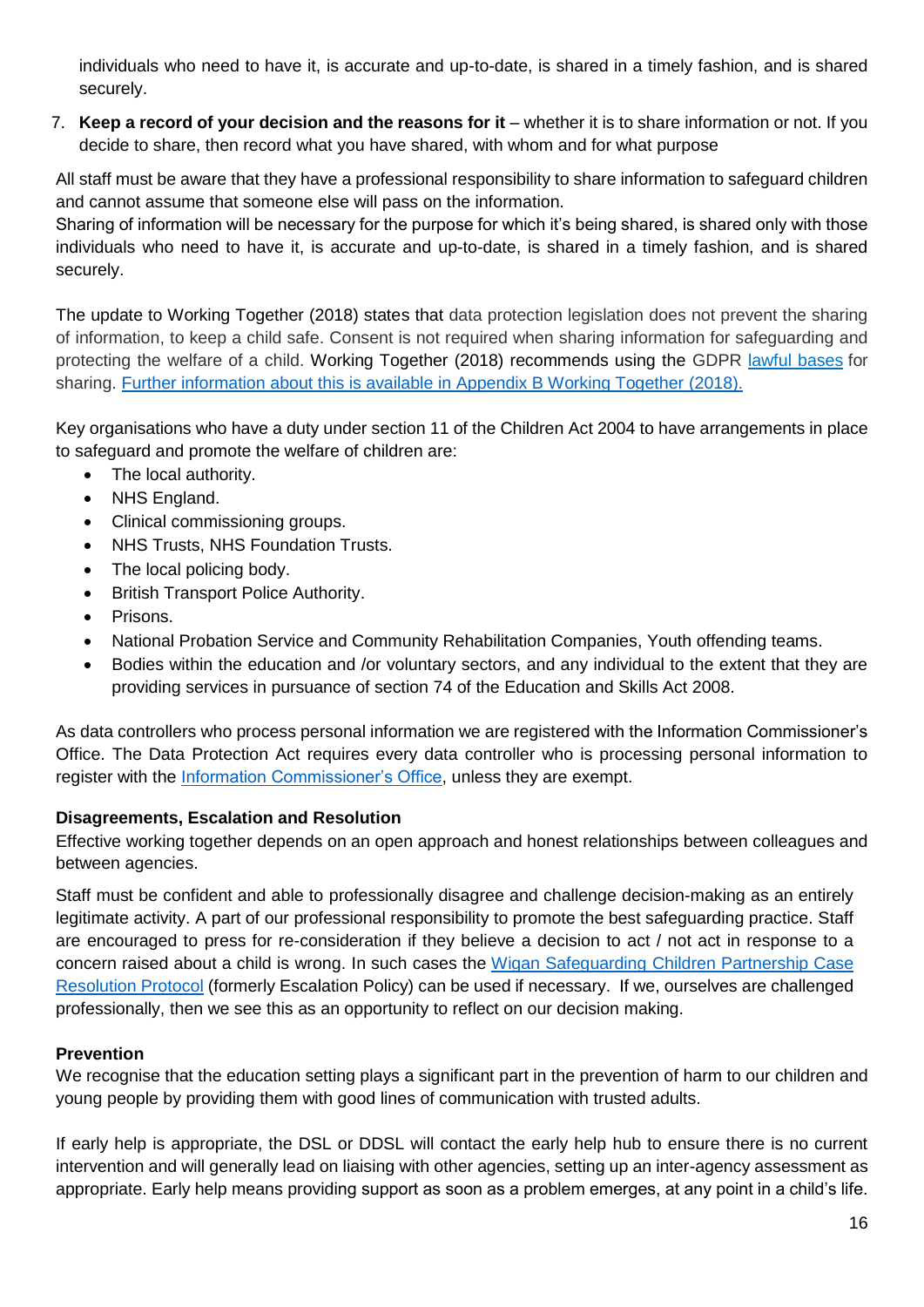Providing early help is more effective in promoting the welfare of children than reacting later. Any such cases should be kept under constant review and if the situation is not improving then consideration should be given to making a referral to children's social care, for assessment for statutory services.

The education settings community will;

- Work to establish and maintain an ethos where children feel secure and are encouraged to talk and are always listened to.
- Include regular consultation with children and young people e.g. through safety questionnaires, participation in anti-bullying week, asking children and young people to report whether they have had happy / sad lunchtimes / playtimes / breaks
- Ensure that all pupils and students know there is a trusted adult in the education setting whom they can approach if they are worried or in difficulty.
- Include safeguarding across the curriculum, including PSHE, opportunities to equip children with the skills they need to stay safe from harm and to know whom they should turn to for help. This will include anti-bullying work, e-safety, road safety, pedestrian, and cycle training. Also focused work in year 6 to prepare for transition to secondary school and more personal safety / independent travel.
- Ensure all staff are aware of school guidance for their use of mobile technology and have discussed safeguarding issues around the use of mobile technologies and their associated risks.

# **Allegations against staff**

All Education setting and Early Years staff should take care not to place themselves in a vulnerable position with a child.

All staff should be expected to have awareness and knowledge of Guidance on Behaviour Issues, along with the school's own Behaviour Management Policy and this should be part of induction for all new staff or volunteers.

Guidance about conduct and safe practice, including safe use of mobile phones by staff and volunteers, will be given at induction, alongside information based on the [Guidance for Safer Working Practices](https://www.saferrecruitmentconsortium.org/GSWP%20COVID%20addendum%20April%202020%20final-1.pdf) (2020).

An allegation is any information which indicates that a member of staff /volunteer may have:

- Behaved in a way that has harmed a child or may have harmed a child.
- Possibly committed a criminal offence against or related to a child; or
- Behaved towards a child or children in a way that indicates he/she may pose a risk of harm to children; or
- Behaved or may have behaved in a way that indicates they may not be suitable to work with children.

This applies to any child the member of staff/volunteer has contact with in their personal, professional or community life. It also applies regardless of whether the alleged abuse took place in our school

If any member of staff has concerns that a colleague or volunteer might pose a risk to children, it is their duty to report these to the headteacher. Where the concerns or allegations are about the headteacher, these should be referred to the Chair of Governors.

The headteacher/Chair of Governors should report the concern to the **Designated Officer for Allegations Sue Wharton- 01942 486034** [lado@wigan.gov.uk](mailto:lado@wigan.gov.uk)

All allegations must be managed in line with the statutory guidance in Part 4 of KCSIE 2020 and the school whistleblowing procedure.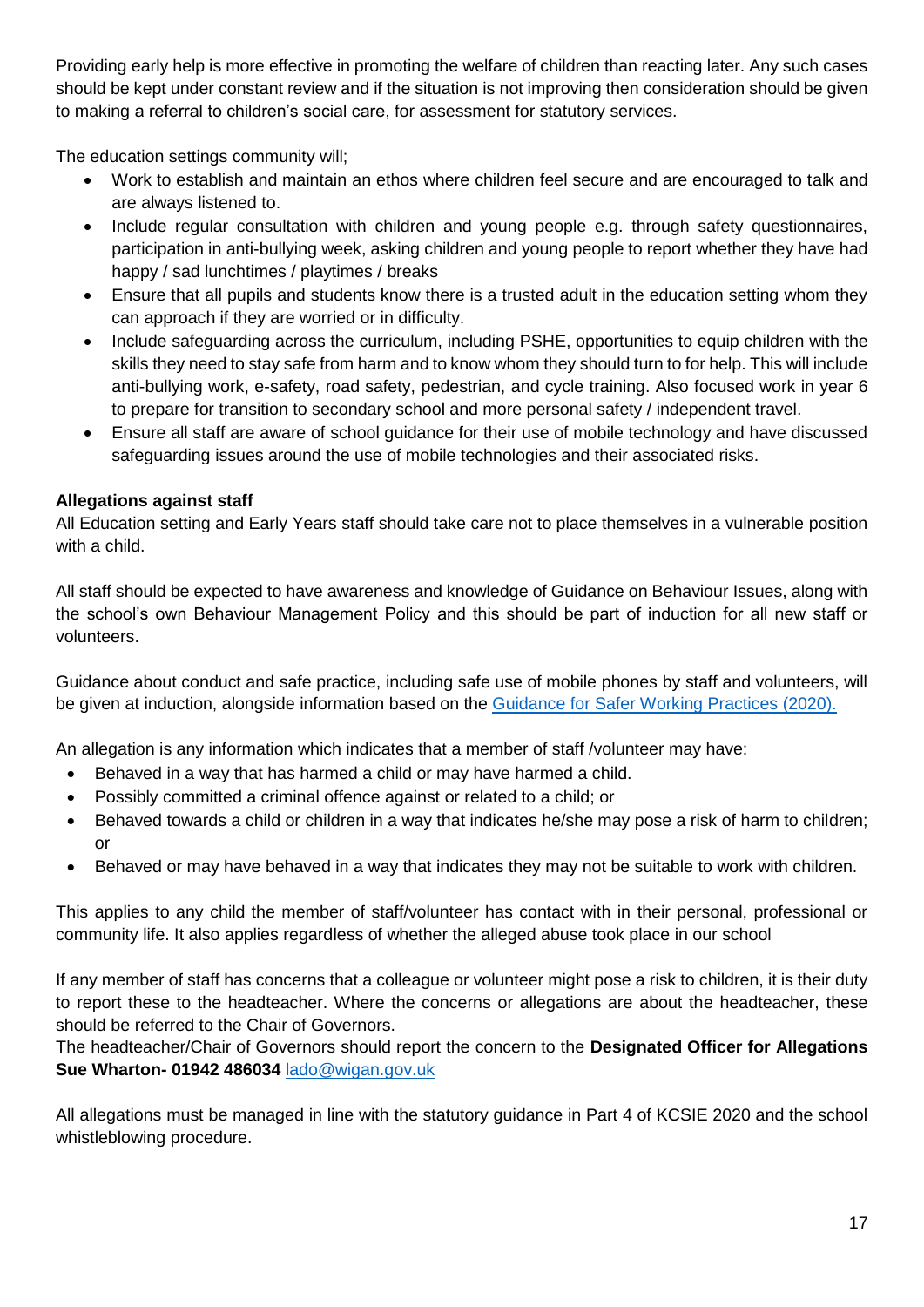If such an allegation is made, or information is received which suggests that a person may be unsuitable to work with children / young people, the member of staff receiving the allegation or aware of the information, will immediately inform the Headteacher / Head of School

The Head teacher / Head of school, on all such occasions, will discuss the content of the allegation with the Designated Officer (DO).<sup>5</sup>

If the allegation made to a member of staff concerns the Headteacher / Head of School, the person receiving the allegation will immediately inform the Chair of Governors / Trustees who will consult DO, without notifying the Headteacher first. Suspension of the member of staff, excluding the Headteacher, against whom an allegation has been made, needs careful consideration, and the Headteacher will seek the advice of Human Resources / Legal in order to make that decision and informing the DO at the earliest opportunity.

The school will follow Wigan's procedures for managing allegations against staff. Under no circumstances will we send a child / young person home pending such an investigation, unless this advice is given exceptionally, as a result of a consultation with the DO.

In the event of an allegation against the Headteacher, the decision to suspend will be made by the Chair of Governors / Trustees with advice as outlined above.

We have a procedure for managing the suspension of a contract for a community user / volunteer in the event of an allegation arising in that context.

## **Whistleblowing**

All staff can raise concerns about poor or unsafe practice and potential failures in the education settings safeguarding regime. Our whistleblowing procedures, which are reflected in staff training and our Code of Conduct, are in place for such concerns to be raised with the Headteacher.

If a staff member feels unable to raise an issue with Headteacher or feels that their genuine concerns are not being addressed, other whistleblowing channels are open to them:

- The NSPCC whistleblowing helpline Staff can call: 0800 028 0285 from 08:00 to 20:00, Monday to Friday, or email [help@nspcc.org.uk](file://///wig-vmw-p-fsw03/Partnership%20and%20Safeguarding/Workforce%20Development%20and%20Engagement%20Team/Lancaster%20University%20Conference%20-%20IPVAM/Karina%20Warwick/help@nspcc.org.uk)
- Chair of the Local Governing Body: Rev'd Andrew Holliday.

We recognise that children and young people cannot be expected to raise concerns in an environment where staff fail to do so. All staff should be aware of their duty to raise concerns, where they exist, about the management of child protection, which may include the attitudes or actions of colleagues. If it becomes necessary to consult outside the school, they should speak in the first instance, to the Area Education Officer or the Designated Officer (for allegations) following the whistleblowing policy.

Whistleblowing regarding the Headteacher should be made to the Chair of the Governing Body (or trustees) whose contact details are readily available to staff (as pertained to setting). It's acknowledged that Whistleblowers have the right to remain anonymous, however identifying yourself may assist with any further investigations.

## **Physical Intervention and the use of reasonable force**

We acknowledge that staff must only ever use physical intervention as a last resort, when a child or young person is endangering him / herself or others.

<sup>-</sup><sup>5</sup> LADO process can be found on the WSCB website<http://www.wiganlscb.com/Professionals/LADO.aspx>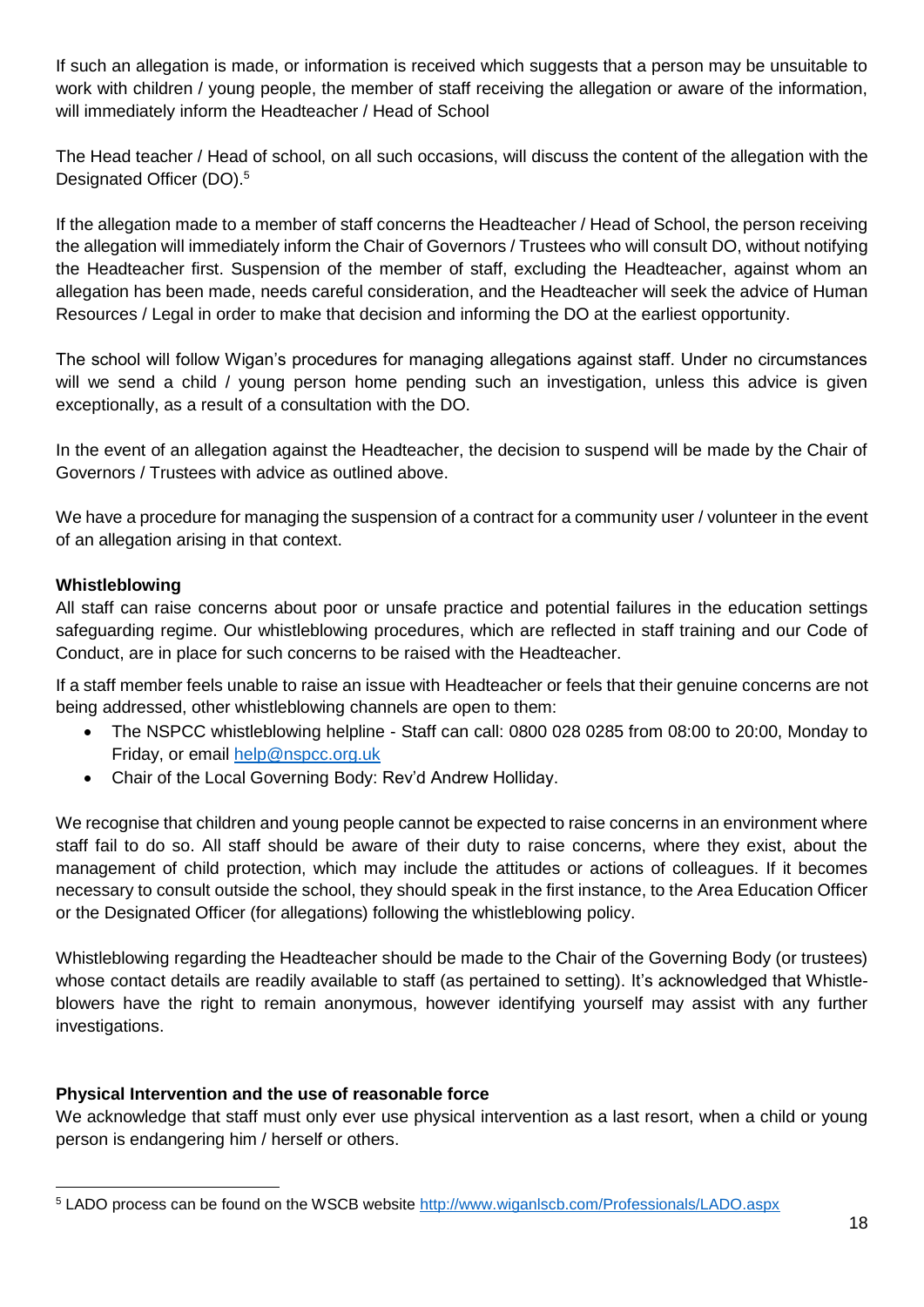The term 'reasonable force' covers the broad range of actions used by staff that involve a degree of physical contact to control or restrain children / young people. 'Reasonable' in these circumstances means using no more force than necessary and staff should refer to the section on 'use of reasonable force' within the behaviour policy. Such events should be recorded by completing a serious incident log and signed by a witness.

Staff who are likely to need to use physical intervention or reasonable force will be appropriately trained in an accredited positive handling technique. We understand that physical intervention of a nature which causes injury or distress to a child or young person may be considered under child protection or disciplinary procedures.

We recognise that appropriate touch is acceptable in the context or working with children and young people, and all staff are aware of [The Guidance for Safer Working Practices \(2020\)](https://www.saferrecruitmentconsortium.org/GSWP%20COVID%20addendum%20April%202020%20final-1.pdf) to ensure they are clear about their professional boundary.

# **Children Missing from Education (CME)**

A child going missing from education is a potential indicator of abuse or neglect. School and college staff should follow the school's or college's procedures for unauthorised absence and for dealing with children that go missing from education, particularly on repeat occasions, to help identify the risk of abuse and neglect, including sexual exploitation, and to help prevent the risks of their going missing in future.

The school must inform the local authority of any pupil who fails to attend school regularly or has been absent without the school's permission for a continuous period of 10 school days or more, at such intervals as are agreed between the school and the local authority.

The Local Authority requires Education Settings to follow the [Wigan Council Children Missing from Education](https://www.wigan.gov.uk/Resident/Education/Schools/School-Attendance/Children-Missing-Education.aspx)  [Policy and Procedure.](https://www.wigan.gov.uk/Resident/Education/Schools/School-Attendance/Children-Missing-Education.aspx) Further guidance is detailed in [Children Missing Education \(2016\)](https://www.gov.uk/government/publications/children-missing-education) and [Further](https://greatermanchesterscb.proceduresonline.com/chapters/p_ch_missing_educ.html?zoom_highlight=children+missing+from+education)  [guidance on this has been produced by the Greater Manchester Safeguarding Procedures.](https://greatermanchesterscb.proceduresonline.com/chapters/p_ch_missing_educ.html?zoom_highlight=children+missing+from+education) The school should hold at least 2 current contact numbers per child to ensure reasonable attempts can be made to locate missing children/ families.

## **Staff report immediately to the D/DSL, if they know of any child who may be:**

- Missing whereabouts unknown and unable to make contact (as a result of making reasonable enquiries as outlined in [Section 10 of the Children Act 2004\)](https://www.legislation.gov.uk/ukpga/2004/31/section/10)
- Missing education (compulsory school age (5-16) with no school place and not electively home educated).

The designated teacher for CLA and care leavers is to discuss any unauthorised / unexplained absence of any children who are looked after with the Virtual School Team, when required. Should a pupil's attendance become a cause for concern it is advisable to intervene early to prevent entrenched non-school attendance. School should contact the Early Help Hub (EHH) to initiate an Early Help, if appropriate.

## **Allegations of abuse made against other pupils**

We recognise that children can abuse their peers. Abuse will never be tolerated or passed off as "banter" or "part of growing up". Most cases of pupils hurting other pupils will be dealt with under our school's behaviour policy, but this child protection and safeguarding policy will apply to any allegations that raise safeguarding concerns. This might include where the alleged behaviour:

- Is serious, and potentially a criminal offence.
- Could put pupils in the school at risk.
- Is violent.
- Involves pupils being forced to use drugs or alcohol.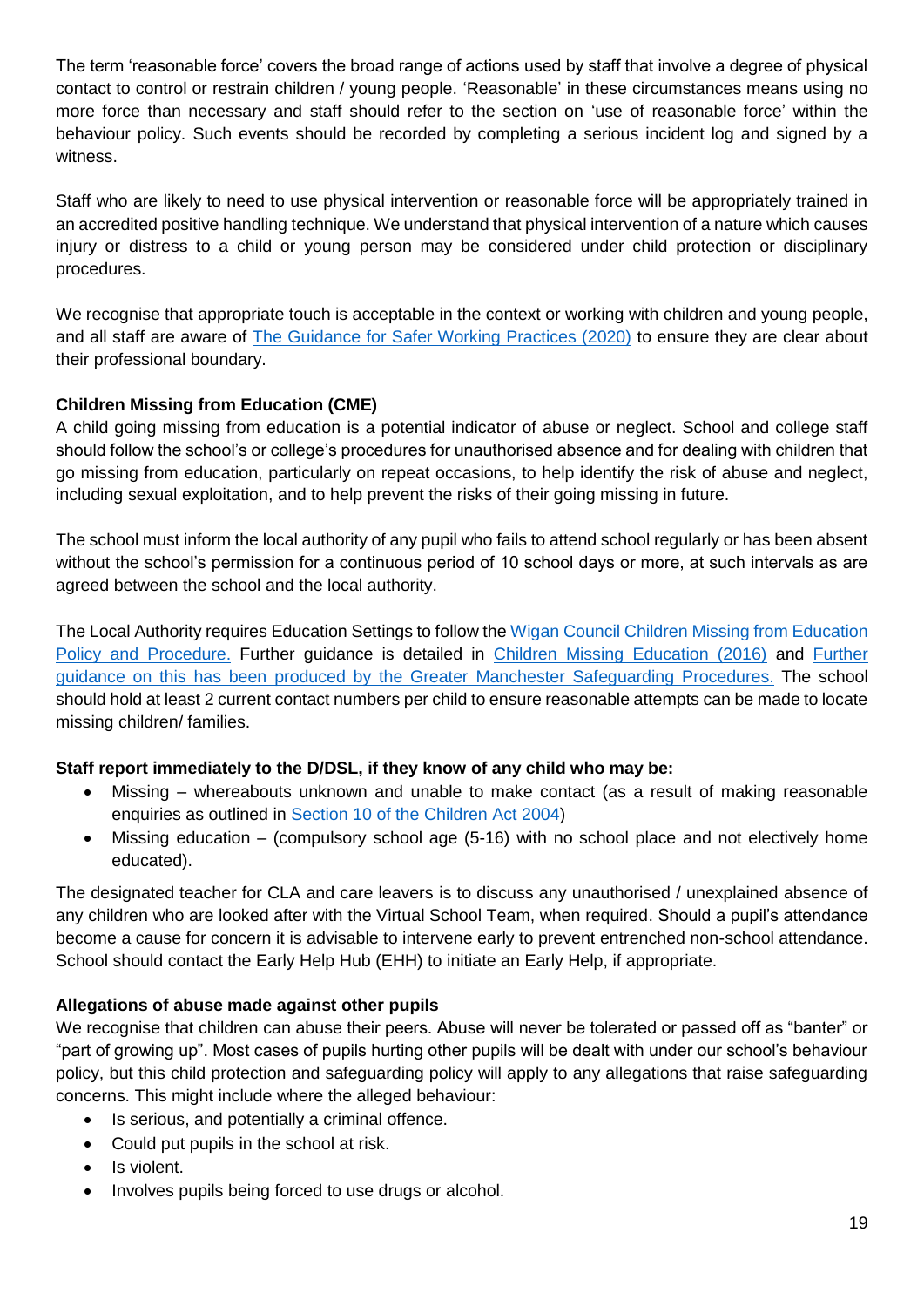• Involves sexual exploitation or sexual abuse, such as indecent exposure, sexual assault, or sexually inappropriate pictures or videos (including sexting and upskirting).

If a pupil makes an allegation of abuse against another pupil, school staff will inform the DSL and record the allegation.

- The DSL will contact the local authority children's social care team and follow its advice, as well as the police if the allegation involves a potential criminal offence.
- The DSL will put a risk assessment and support plan into place for all children involved both the child(ren) who experience the abuse and the child(ren) against whom the allegation has been made – with a named person they can talk to if needed;
- The DSL will contact the Children and Adolescent Mental Health Services (CAMHS), and other agencies if appropriate.

We will minimise the risk of peer-on-peer abuse by:

- Challenging any form of derogatory or sexualised language or behaviour.
- Being vigilant to issues that particularly affect different vulnerable groups–ensuring our curriculum helps to educate pupils about appropriate behaviour and consent.
- Ensuring pupils know they can talk to staff confidentially by speaking to their class teacher, Phase Leader, Mrs Saggerson or any other staff to ensure their wishes are understood.
- Ensuring staff are trained to understand that a pupil harming a peer could be a sign that the child is being abused themselves, and that this would fall under the scope of this policy.

## **Sexual Violence and Sexual Harassment Including Peer on Peer Abuse**

• This is a form of peer on peer abuse, which may include sexual exploitation or sexual abuse, such as indecent exposure, sexual assault, or sexually inappropriate pictures or videos (including sexting and upskirting).

Dealing with such cases are complex and the DSL will take a lead role in managing the situation on a case by case basis. However, all staff should ensure that:

- They never forward or copy an image from a child's phone to their own or any other device, which could be categorised as an indecent image/ unlawful content.
- All who experience abuse are reassured that they are being taken seriously and that they will be supported and kept safe.
- Those who experience abuse should never be given the impression that they are creating a problem by reporting sexual violence or sexual harassment.
- Nor should those who experience abuse ever be made to feel ashamed for making a report.
- In addition, support should be made available for the perpetrator of sexual abuse to understand motivations behind the abuse and challenge attitudes. It is understood that children who abuse other children may well have been abused themselves.
- In addition to existing advice about managing a disclosure contained in this policy, staff will follow [Searching, Screening and Confiscation Advice](https://assets.publishing.service.gov.uk/government/uploads/system/uploads/attachment_data/file/674416/Searching_screening_and_confiscation.pdf) 2018.

The DSL will manage any incidents in line with the guidance contained in Part 5 KCSIE 2020 and [Sexual](https://www.gov.uk/government/publications/sexual-violence-and-sexual-harassment-between-children-in-schools-and-colleges)  [violence and sexual harassment between children in schools and colleges 2018.](https://www.gov.uk/government/publications/sexual-violence-and-sexual-harassment-between-children-in-schools-and-colleges)

SRE is compulsory from September 2020 and gives schools the opportunity to discuss vital issues such as sexual violence and harassment, consent, bullying and peer on peer abuse and an opportunity for educators to challenge negative gendered attitudes not in line with the school ethos.

Schools have flexibility to decide how they discharge their duties effectively within the first year of compulsory teaching and are encouraged to take a phased approach (if needed) when introducing these subjects. The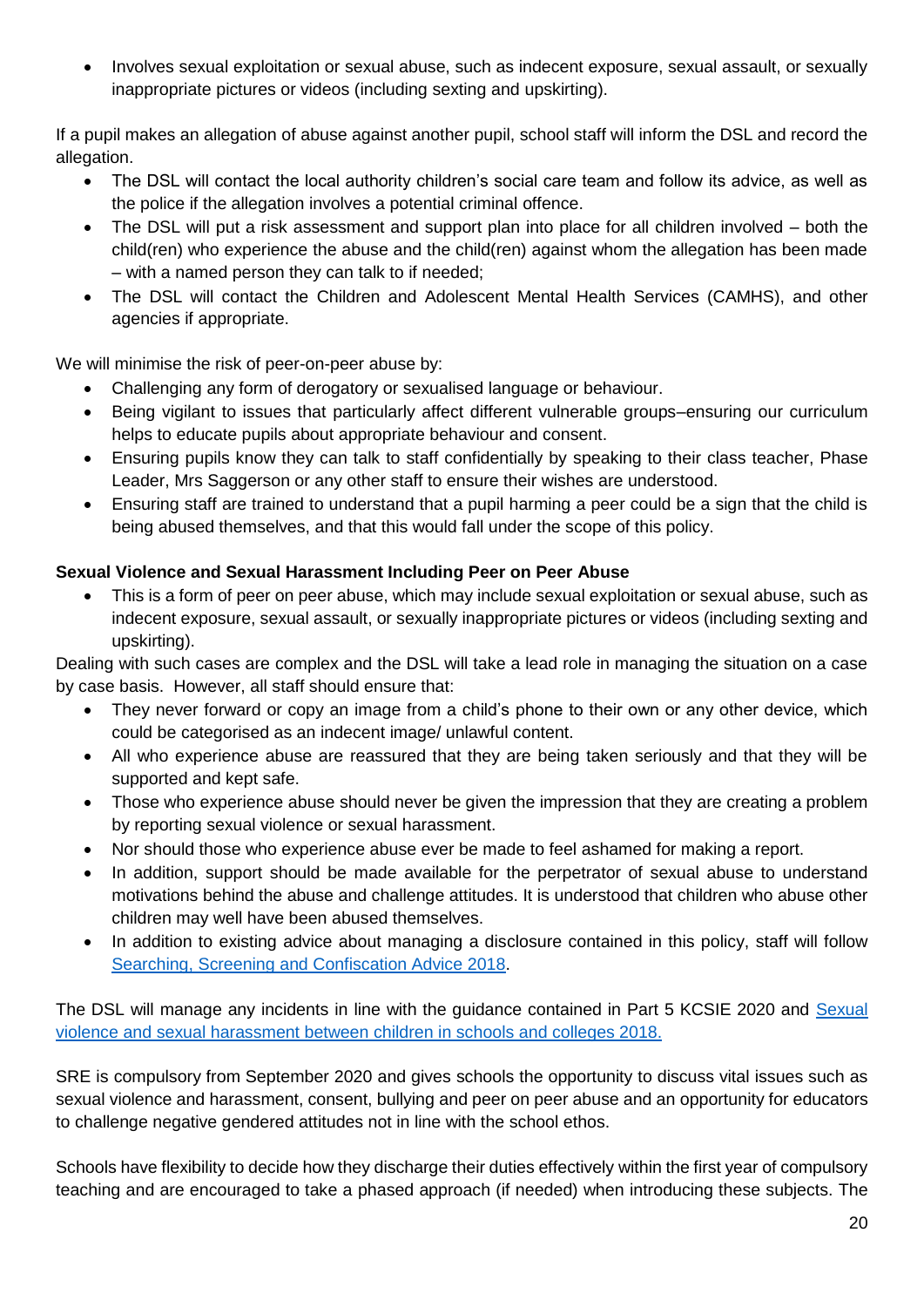[Statutory guidance: relationships education relationships and sex education \(RSE\) and health education.](https://www.gov.uk/government/publications/relationships-education-relationships-and-sex-education-rse-and-health-education)  [Colleges may cover relevant issues through tutorials.](https://www.gov.uk/government/publications/relationships-education-relationships-and-sex-education-rse-and-health-education)

#### **Private Fostering Arrangements**

Where schools and colleges become aware that a pupil (a child under the age of 16 or 18 if disabled) may be in a [private fostering arrangement/](https://www.wigan.gov.uk/Resident/Health-Social-Care/Children-and-young-people/Private-Fostering.aspx) is provided with care and accommodation by someone who is not a close relative, for longer than 28 consecutive days in that person's home, they should raise this, in the first instance, with the DSL. The school or college should notify the local authority by contacting Wigan Children's Duty team on **01942 828300** Once notified, the local authority will check that the arrangement is suitable and safe for the child and assess the child's circumstances.

## **Young Carers**

A young carer is someone under 18 who helps look after someone in their family, or a friend, who is ill, disabled or misuses drugs or alcohol. Our school recognises the impact that being a Young Carer can have on pupils, and the importance of identifying those young people so that appropriate support can be provided. WSP coordinates our local Young Carers Strategy and Wigan Council [have produced some useful](https://www.wigan.gov.uk/Resident/Health-Social-Care/Children-and-young-people/Young-carers/Useful-links-for-young-carers.aspx)  [information for young carers, families and professionals.](https://www.wigan.gov.uk/Resident/Health-Social-Care/Children-and-young-people/Young-carers/Useful-links-for-young-carers.aspx)

Where a pupil / student at our school is identified as having additional support needs due to being a young carer, or where a multi-agency approach may be required, our school uses the Early Help Framework and routes into the StartWell Service.

## **Supporting Staff**

St. Wilfrid's Church of England Primary Academy will work with partners in the safeguarding partnership to ensure positive outcomes for children and young people. We recognise that staff working in the school who have become involved with a child who has suffered harm, or appears to be likely to suffer harm, may find the situation stressful and upsetting.

We will support such staff by providing an opportunity to talk through their anxieties with the DSL and to seek further support as appropriate. DSL's should make use of support available by the Local Authority and the partnerships Safeguarding Team. DSLs will have oversight of Early Help and Child Protection plans with appropriate structure in place to monitor progress and outcomes in partnership with Children's Social Care and other stakeholders (check levels)

## **Equalities Statement**

We are committed to anti-discriminatory practice and recognise children and families' diverse circumstances. We ensure that all children have the same protection, regardless of ethnicity, nationality, age, gender, race, economic condition, disability, and religion. With regards to safeguarding we will consider our duties under the [Equality Act 2010](https://www.gov.uk/guidance/equality-act-2010-guidance) in relation to making reasonable adjustments, non-discrimination and our Public Sector Equality Duty.

## **Preventing Radicalisation**

Protecting children from the risk of radicalisation should be part of schools' wider safeguarding duties. Radicalisation refers to the process by which a person comes to support terrorism and forms of extremism. There is no single way of identifying an individual who is likely to be susceptible to an extremist ideology. As with managing other safeguarding risks, education settings should be alert to a change in children's and young person's behaviour that could indicate that they are in need of protection. Staff should use their professional judgement in identifying children and young people who might be at risk of radicalisation and act proportionately which may include making a referral to the Channel programme.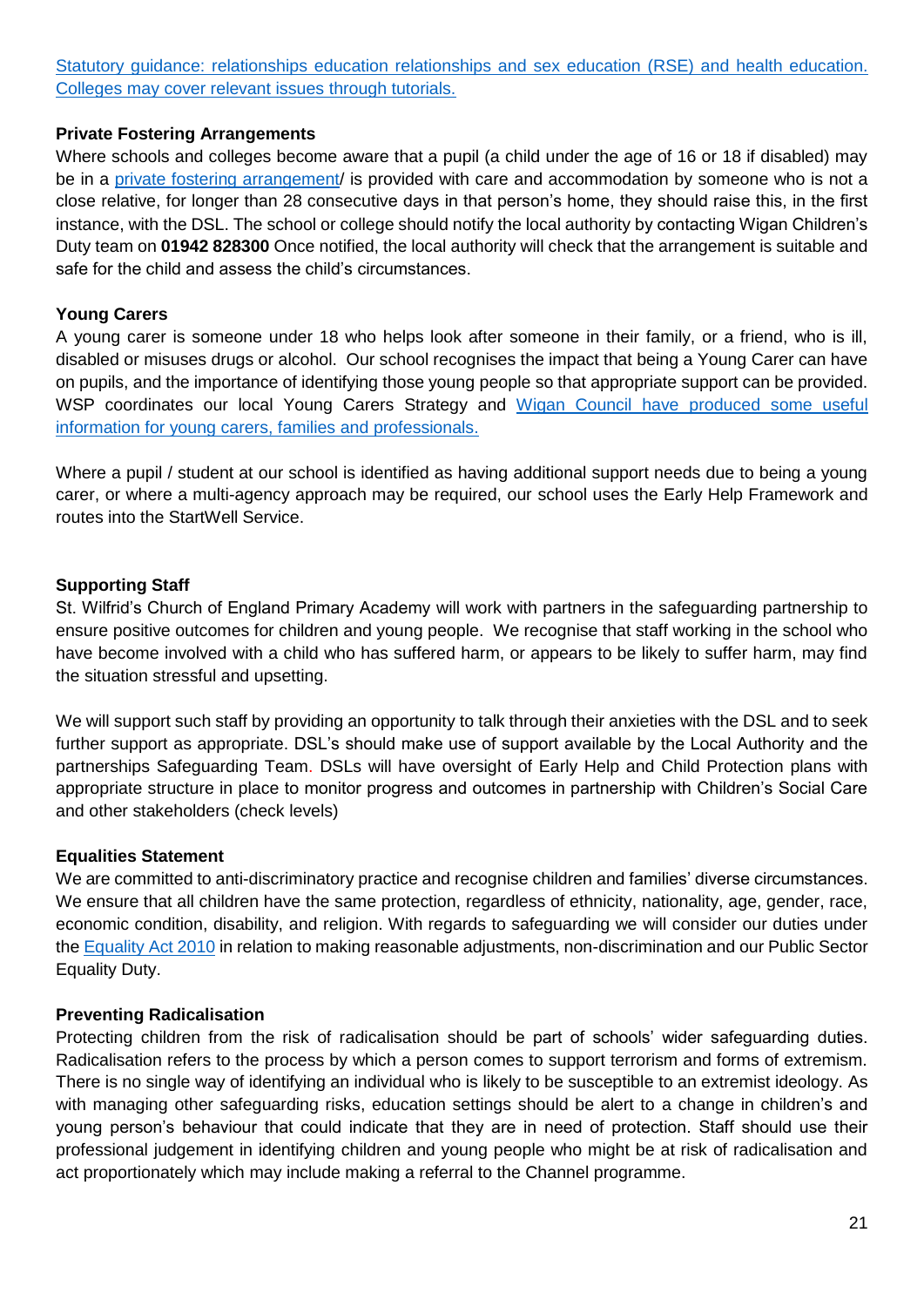Our school safeguarding policy will therefore be written to comply with the schools duty [under Section 26 of](https://www.legislation.gov.uk/ukpga/2015/6/section/26/enacted)  [the Counter Terrorism and Security Act 2015](https://www.legislation.gov.uk/ukpga/2015/6/section/26/enacted) in accordance with [the Department of Education advice for](https://assets.publishing.service.gov.uk/government/uploads/system/uploads/attachment_data/file/439598/prevent-duty-departmental-advice-v6.pdf)  [schools regarding The Prevent Duty.](https://assets.publishing.service.gov.uk/government/uploads/system/uploads/attachment_data/file/439598/prevent-duty-departmental-advice-v6.pdf) and aligns with the processes described in the [Wigan's Prevent Policy](https://www.wiganlscb.com/Search-results.aspx?search_keywords=prevent)  [and Procedure.](https://www.wiganlscb.com/Search-results.aspx?search_keywords=prevent)

[Educate Against Hate](https://educateagainsthate.com/) is a website launched by Her Majesty's Government has been developed to support and equip school and college leaders, teachers, and parents with information, tools and resources (including on the promotion of fundamental British values) to help recognise and address extremism and radicalisation in young people. The platform provides information on and access to training resources for teachers, staff and school and college leaders, some of which are free such as Prevent e-learning, via the Prevent Training catalogue.

# **Extra-familial harm/ Contextual Safeguarding**

Staff should be aware of the harms that can happen to children outside of the family and should consider the contexts with which harm takes place. An understanding of a child/young person's life outside of school and the family home is vital to provide a full picture of the child's needs and their exposure to harm.

## **Domestic Abuse and Coercive Control**

We recognise the significant impact domestic abuse and coercive control can have on children and young people, therefore we operate in partnership wit[h Operation Encompass,](https://www.operationencompass.org/) a system which facilitates the sharing of information relating to domestic incidents where children live or frequent. Any incidents of domestic violence reported to the police will be notified to the education setting to effectively support the child(ren) / young person. Staff should be aware of the impact that domestic violence and coercive control has upon children, both as witnesses and by being forced to collude in this.

If you wish to speak to an educational/child psychologist following an Operation Encompass referral you are now able to contact the Operation Encompass Teachers' National Helpline, 8.00am to 11.00am, Monday to Friday on 0845 646 0890

Staff can also [access training on Operation Encompass.](https://www.operationencompass.org/operation-encompass-on-line-key-adult-briefing)

## **Key Safeguarding Areas**

In addition to the above there are other areas of safeguarding that the school has a responsibility to address and these include:

- Child Sexual Exploitation and Trafficking
- Child criminal exploitation
- All types of peer on peer abuse
- Domestic violence and abuse and intimate teenage relationship abuse
- So called Honour Based Abuse including Female Genital Mutilation (FGM) and Forced marriage
- Gangs and youth violence
- Serious violence
- Drugs
- Fabricated or induced illness
- Child and adolescent mental health
- Faith abuse
- Radicalisation
- Private fostering
- Online sexual abuse
- Online safety
- Attendance
- Children and the court system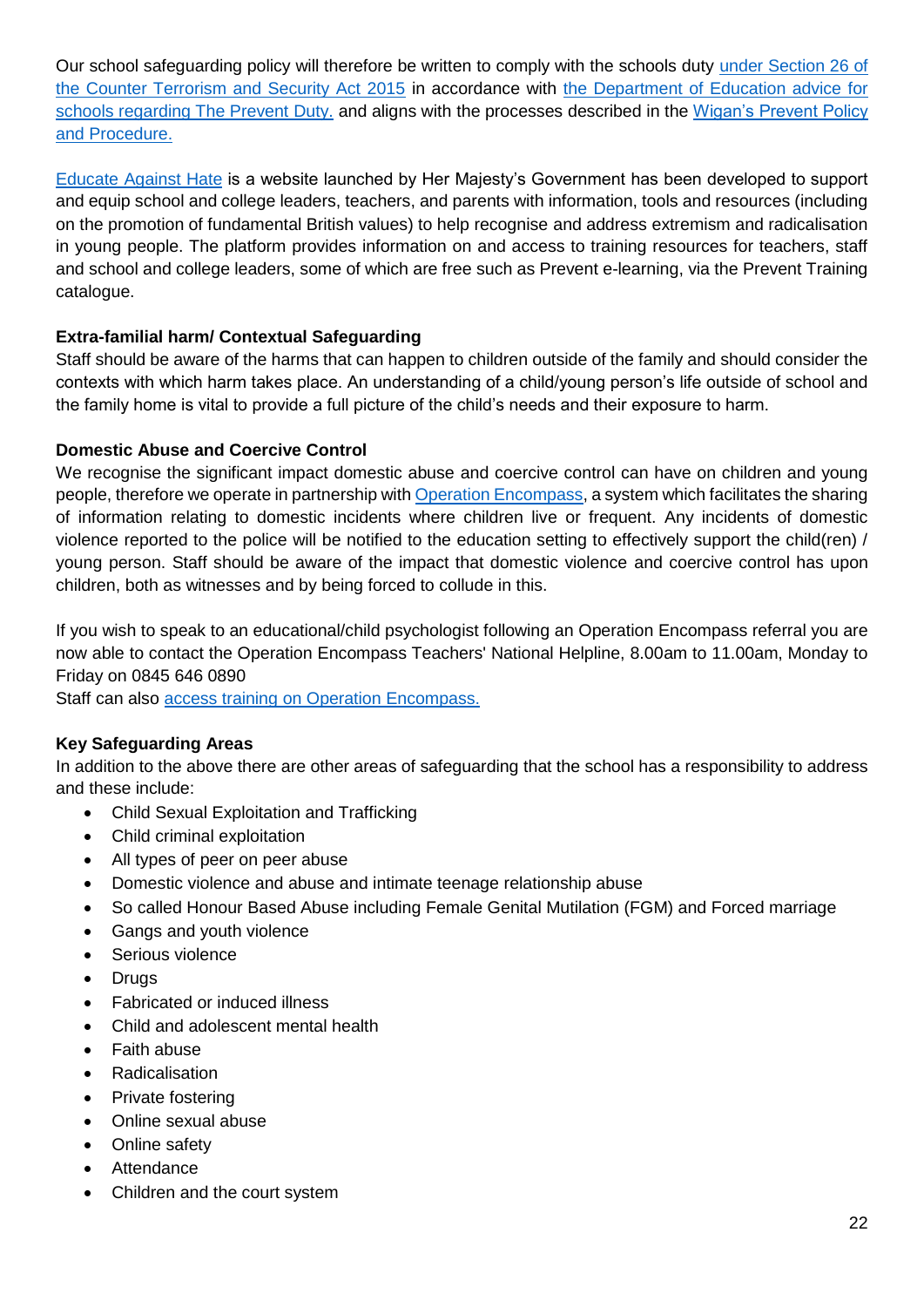- Sexual violence and harassment between children
- Children with a family member in prison
- Homelessness
- Alternative provision

For further information on these key topics also see Appendix B

## **Monitoring and Evalutaion**

Our child protection policy and procedures will be monitored and updated by:

- Governing Body visits to the education setting
- SLT drop ins and discussions with children, young people, and staff
- Pupil / student surveys and questionnaires
- Scrutiny of exclusion and attendance data
- **Scrutiny of GB minutes**
- Logs of bullying / racist / behaviour incidents for SLT and GB to monitor
- Review of parental concerns and parent / carer questionnaires
- Review of the use of intervention strategies such as nurture room and isolation room.

## **Corona Virus (COVID-19)**

If school closed for further lockdown KCSiE (2020) remains in force throughout the response to coronavirus (COVID-19).

Our school is committed to ensuring the safety and wellbeing of all our Children and Young people. Where the DSL and safeguarding team, has identified a child to be on the edge of social care support, or who would normally receive pastoral-type support in school, they should ensure that a robust communication plan is in place for that child or young person and their family. Details of this plan must be recorded as should a record of contacts made. This plan must be reviewed regularly (at least once a fortnight) and where concerns arise, the DSL will consider any referrals as appropriate.

Our school also considers in these times, family circumstances can change quickly and therefore new families may arise as in need or vulnerable. We will keep communication with all families open which can include remote contact, phone contact, door-step visits which will be recorded. We aim to engage with every family weekly. We will also ensure that families are aware of how they may contact our pastoral care/ safeguarding team for support.

Our school will share safeguarding and pastoral support messages on its website and social media pages. We recognise that school is a protective factor for children and young people, and the current circumstances, can affect the mental health of pupils and their parents/carers. We will take this into consideration when providing work and updates families and students.

As a school will ensure that where we care for children of critical workers and vulnerable children on site, we ensure appropriate support is in place for them. This will be bespoke to each child and where appropriate recorded.

## **Corona Virus (COVID-19) returning to school**

[The Department for Education has issued guidance for schools who are open during the pandemic.](https://www.gov.uk/government/publications/actions-for-schools-during-the-coronavirus-outbreak/guidance-for-full-opening-schools#section-3-curriculum-behaviour-and-pastoral-support)

DSL and DDSL's will be provided with more time, especially in the first few weeks of term, to help them provide support to staff and children regarding any new safeguarding and welfare concerns and the handling of referrals to children's social care and other agencies where these are appropriate, and agencies and services should prepare to work together to actively look for signs of harm.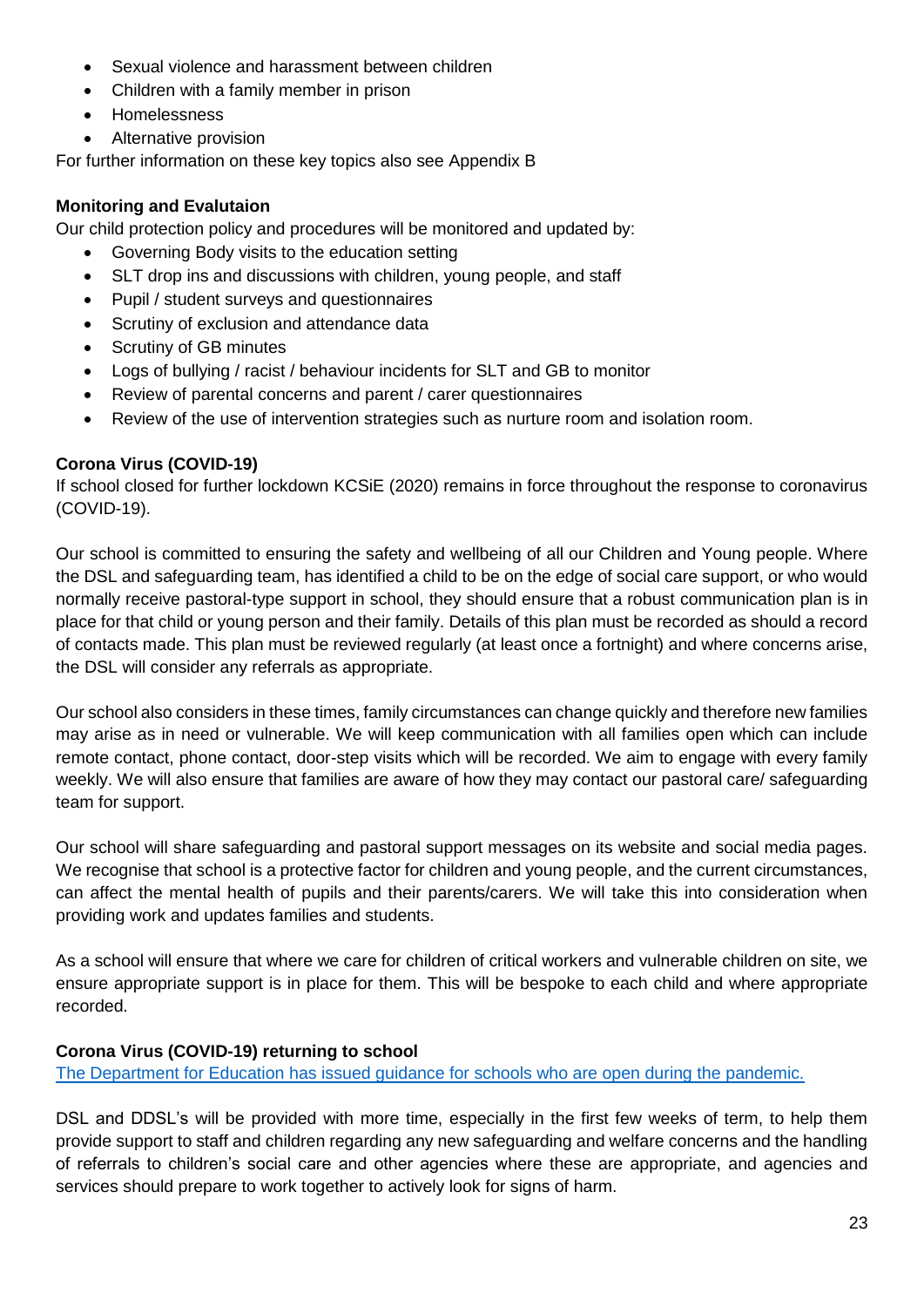Our school understands that guidance from the government changes frequently and will continue to revise any Corona Virus addendums through the period of COVID-19.

# **Appendix A**

# **Types of abuse and neglect**

The following are the definition of abuse and neglect as set out in Working Together [to Safeguard Children](https://www.gov.uk/government/publications/working-together-to-safeguard-children--2)  [\(2018\)](https://www.gov.uk/government/publications/working-together-to-safeguard-children--2) however, the ultimate responsibility to assess and define the type of abuse a child or young person may be subject to is that of the Police and Children's Services – our responsibility is to understand what each category of abuse is and how this can impact on the welfare and development of our children and where we have concerns that a child or young person may be at risk of abuse and neglect (one or more categories can apply) to take appropriate action as early as possible.

## **Signs of Abuse in Children:**

The following non-specific signs may indicate something is wrong:

- Significant change in behaviour
- Extreme anger or sadness
- Aggressive and attention-seeking behaviour
- Suspicious bruises with unsatisfactory explanations
- Lack of self-esteem
- Self-injury
- Depression
- Age inappropriate sexual behaviour

## **Risk Indicators**

The factors described in this section are frequently found in cases of child abuse. Their presence is not proof that abuse has occurred, but:

- Must be regarded as indicators of the possibility of significant harm
- Justifies the need for careful assessment and discussion with designated / named / lead person, manager, (or in the absence of all those individuals, an experienced colleague)
- May require consultation with and / or referral to Children's Services

The absence of such indicators does not mean that abuse or neglect has not occurred. In an abusive relationship the child may:

- Appear frightened of the parent/s
- Act in a way that is inappropriate to her/his age and development (though full account needs to be taken of different patterns of development and different ethnic groups)

The parent or carer may:

- Persistently avoid child health promotion services and treatment of the child's episodic illnesses
- Have unrealistic expectations of the child
- Frequently complain about/to the child and may fail to provide attention or praise (high criticism/low warmth environment)
- Be absent or misusing substances
- Persistently refuse to allow access on home visits
- Be involved in domestic abuse

Staff should be aware of the potential risk to children when individuals, previously known or suspected to have abused children, move into the household.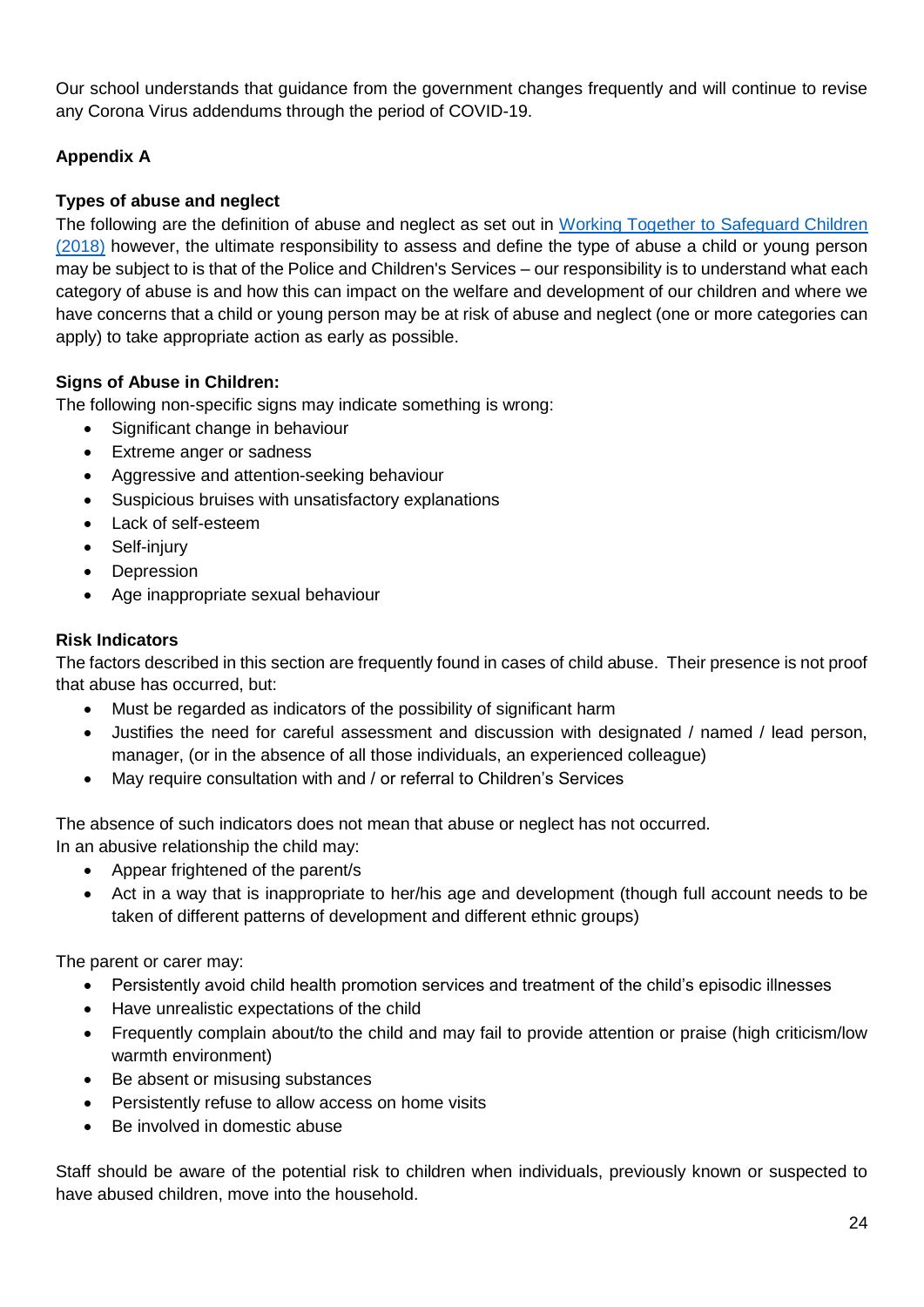## **Recognising Physical Abuse**

The following are often regarded as indicators of concern:

- An explanation which is inconsistent with an injury
- Several different explanations provided for an injury
- Unexplained delay in seeking treatment
- The parents/carers are uninterested or undisturbed by an accident or injury
- Parents are absent without good reason when their child is presented for treatment
- Repeated presentation of minor injuries (which may represent a "cry for help" and if ignored could lead to a more serious injury)
- Family use of different doctors and A&E departments
- Reluctance to give information or mention previous injuries

## **Bruising**

Children can have accidental bruising, but the following must be considered as non-accidental unless there is evidence or an adequate explanation provided:

- Any bruising to a pre-crawling or pre-walking baby [follow the Bruising Protocol in non mobile children.](https://www.wiganlscb.com/Parent/What-is-abuse/Injuries-non-mobile-children.aspx)
- Bruising in or around the mouth, particularly in small babies which may indicate force feeding.
- Two simultaneous bruised eyes, without bruising to the forehead, (rarely accidental, though a single bruised eye can be accidental or abusive).
- Repeated or multiple bruising on the head or on sites unlikely to be injured accidentally.
- Variation in colour possibly indicating injuries caused at different times.
- The outline of an object used e.g. belt marks, hand prints or a hair brush.
- Bruising or tears around, or behind, the earlobe/s indicating injury by pulling or twisting.
- Bruising around the face.
- Grasp marks on small children.
- Bruising on the arms, buttocks and thighs may be an indicator of sexual abuse

## **Bite Marks**

Bite marks can leave clear impressions of the teeth. Human bite marks are oval or crescent shaped. Those over 3 cm in diameter are more likely to have been caused by an adult or older child. Conisderation should also be given to animal bites. A medical opinion should be sought where there is any doubt over the origin of the bite or the circumstances around it.

## **Burns and Scalds**

It can be difficult to distinguish between accidental and non-accidental burns and scalds, and will always require experienced medical opinion. Any burn with a clear outline may be suspicious e.g:

- Circular burns from cigarettes (but may be friction burns if along the bony protuberance of the spine).
- Linear burns from hot metal rods or electrical fire elements.
- Burns of uniform depth over a large area.
- Scalds that have a line indicating immersion or poured liquid (a child getting into hot water is his/her own accord will struggle to get out and cause splash marks)
- Old scars indicating previous burns/scalds which did not have appropriate treatment or adequate explanation.
- Scalds to the buttocks of a small child, particularly in the absence of burns to the feet, are indicative of dipping into a hot liquid or bath.

## **Fractures**

Fractures may cause pain, swelling and discolouration over a bone or joint. Non-mobile children rarely sustain fractures.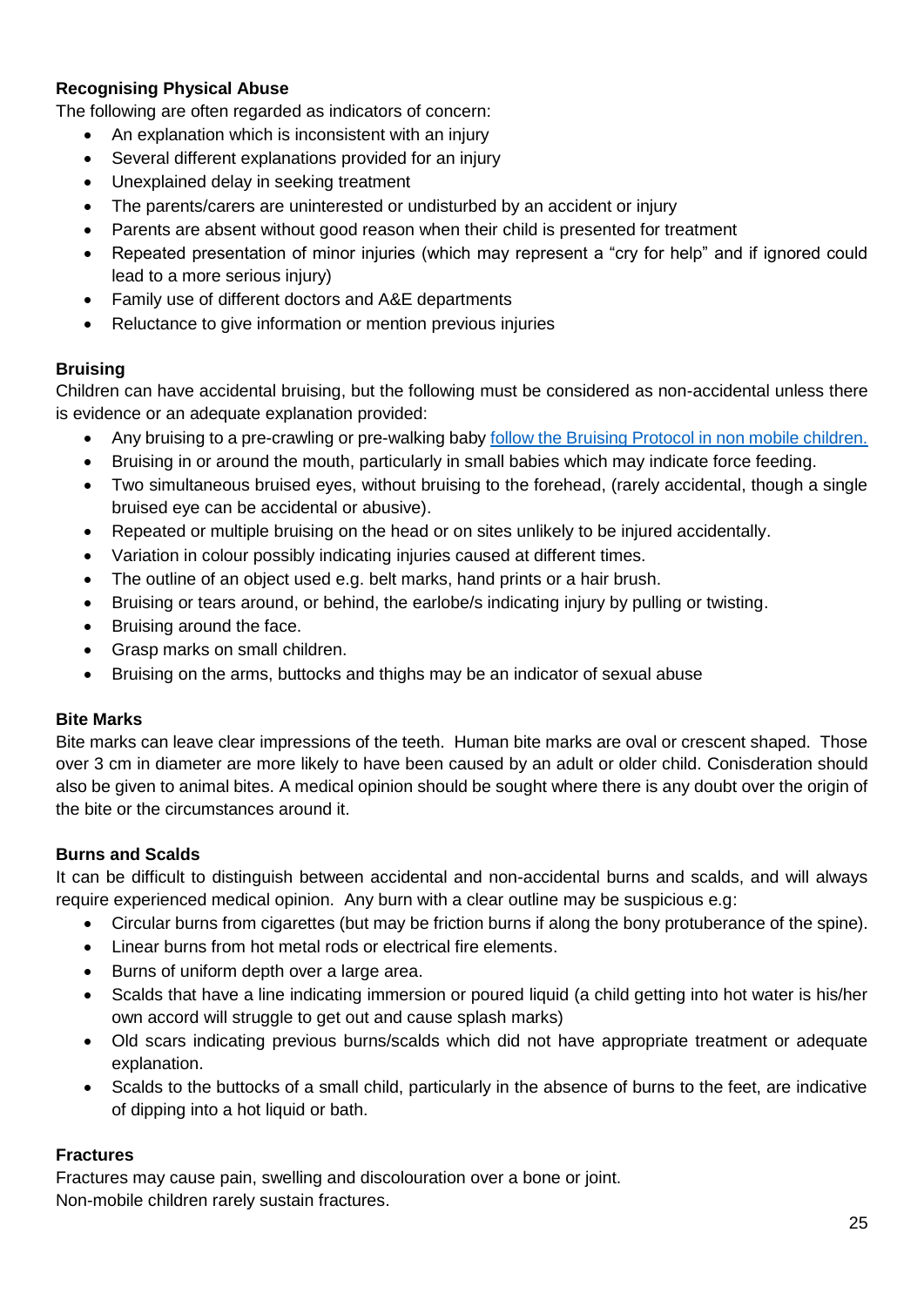- There are grounds for concern if:
- The history provided is vague, non-existent or inconsistent with the fracture type
- There are associated old fractures
- Medical attention is sought after a period of delay when the fracture has caused symptoms such as swelling, pain or loss of movement
- There is an unexplained fracture in the first year of life

## **Scars**

A large number of scars or scars of different sizes or ages, or on different parts of the body, may suggest abuse.

## **Recognising Emotional Abuse**

Emotional abuse may be difficult to recognise, as the signs are usually behavioural rather than physical. The manifestations of emotional abuse might also indicate the presence of other kinds of abuse.

The indicators of emotional abuse are often also associated with other forms of abuse.

The following may be indicators of emotional abuse:

- Developmental delay
- Abnormal attachment between a child and parent/carer e.g. anxious, indiscriminate or not attachment
- Indiscriminate attachment or failure to attach
- Aggressive behaviour towards others
- Scapegoated within the family
- Frozen watchfulness, particularly in pre-school children
- Low self esteem and lack of confidence
- Withdrawn or seen as a "loner" difficulty relating to others

## **Recognising Neglect**

Evidence of neglect is built up over a period of time and can cover different aspects of parenting. Indicators include:

- Failure by parents or carers to meet the basic essential needs e.g. adequate food, clothes, warmth, hygiene and medical care
- A child seen to be listless, apathetic and irresponsive with no apparent medical cause
- Failure of child to grow within normal expected pattern, with accompanying weight loss
- Child thrives away from home environment
- Child frequently absent from school
- Child left with adults who are intoxicated or violent
- Child abandoned or left alone for excessive periods

# **Recognising Signs of Sexual Abuse**

Children of all ages may be sexually abused and are frequently scared to say anything due to guilt and/or fear. This is particularly difficult for a child to talk about and full account should be taken of the cultural sensitivities of any individual child/family. Recognition can be difficult, unless the child discloses and is believed. There may be no physical signs and indications are likely to be emotional/behavioural.

Some behavioural indicators associated with this form of abuse are:

- Inappropriate sexualised conduct
- Sexually explicit behaviour, play or conversation, inappropriate to the child's age
- Continual and inappropriate or excessive masturbation
- Self-harm (including eating disorder), self mutilation and suicide attempts
- Involvement in prostitution or indiscriminate choice of sexual partners
- An anxious unwillingness to remove clothes e.g. for sports events (but this may be related to cultural norms or physical difficulties)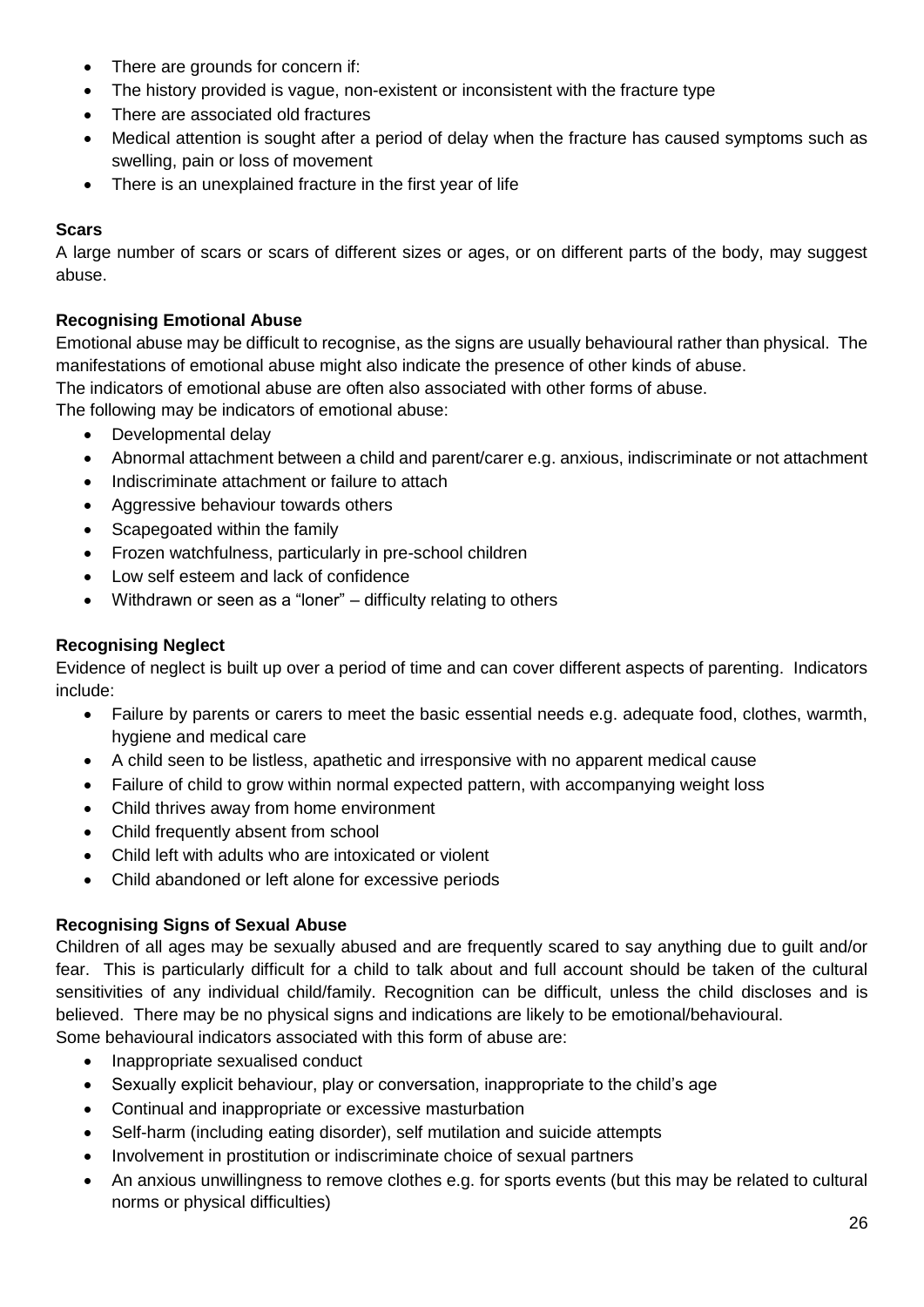Some physical indicators associated with this form of abuse are:

- Pain or itching of genital area
- Blood on underclothes
- Pregnancy in a younger child where the the identity of the father is not disclosed
- Physical symptoms such as injuries to the genital or anal area, bruising to buttocks, abdomen and thighs, sexually transmitted disease, presence of semen on vagina, anus, external genitalia or clothing

## **Sexual Abuse by Young People**

The boundary between what is abusive and what is part of normal childhood or youthful experimentation can be blurred. The determination of whether behaviour is developmental, inappropriate or abusive will hinge around the related concepts of true consent, power imbalance and exploitation. This may include children and young people who exhibit a range of sexually problematic behaviour such as indecent exposure, obscene telephone calls, fetishism, bestiality and sexual abuse against adults, peers or children.

Developmental Sexual Activity encompasses those actions that are to be expected from children and young people as they move from infancy through to an adult understanding of their physical, emotional and behavioural relationships with each other. Such sexual activity is essentially information gathering and experience testing. It is characterised by mutuality and of the seeking of consent.

Inappropriate Sexual Behaviour can be inappropriate socially, inappropriate to development, or both. In considering whether behaviour fits into this category, it is important to consider what negative effects it has on any of the parties involved and what concerns it raises about a child or young person. It should be recognised that some actions may be motivated by information seeking, but still cause significant upset, confusion, worry, physical damage, etc. it may also be that the behaviour is "acting out" which may derive from other sexual situations to which the child or young person has been exposed.

If an act appears to have been inappropriate, there may still be a need for some form of behaviour management or intervention. For some children, educative inputs may be enough to address the behaviour. Abusive sexual activity included any behaviour involving coercion, threats, aggression together with secrecy, or where one participant relies on an unequal power base.

## **Assessment of exploitation**

In order to more fully determine the nature of the incident the following factors should be given consideration. The presence of exploitation in terms of:

- Equality consider differentials of physical, cognitive and emotional development, power and control and authority, passive and assertive tendencies
- Consent agreement including all the following:
- Understanding that is proposed based on age, maturity, development level, functioning and experience
- Knowledge of society's standards for what is being proposed
- Awareness of potential consequences and alternatives
- Assumption that agreements or disagreements will be respected equally
- Voluntary decision
- Mental competence
- Coercion the young perpetrator who abuses may use techniques like bribing, manipulation and emotional threats of secondary gains and losses that is loss of love, friendship, etc. Some may use physical force, brutality or the threat of these regardless of victim resistance.

In evaluating sexual behaviour of children and young people, the above information should be used only as a guide.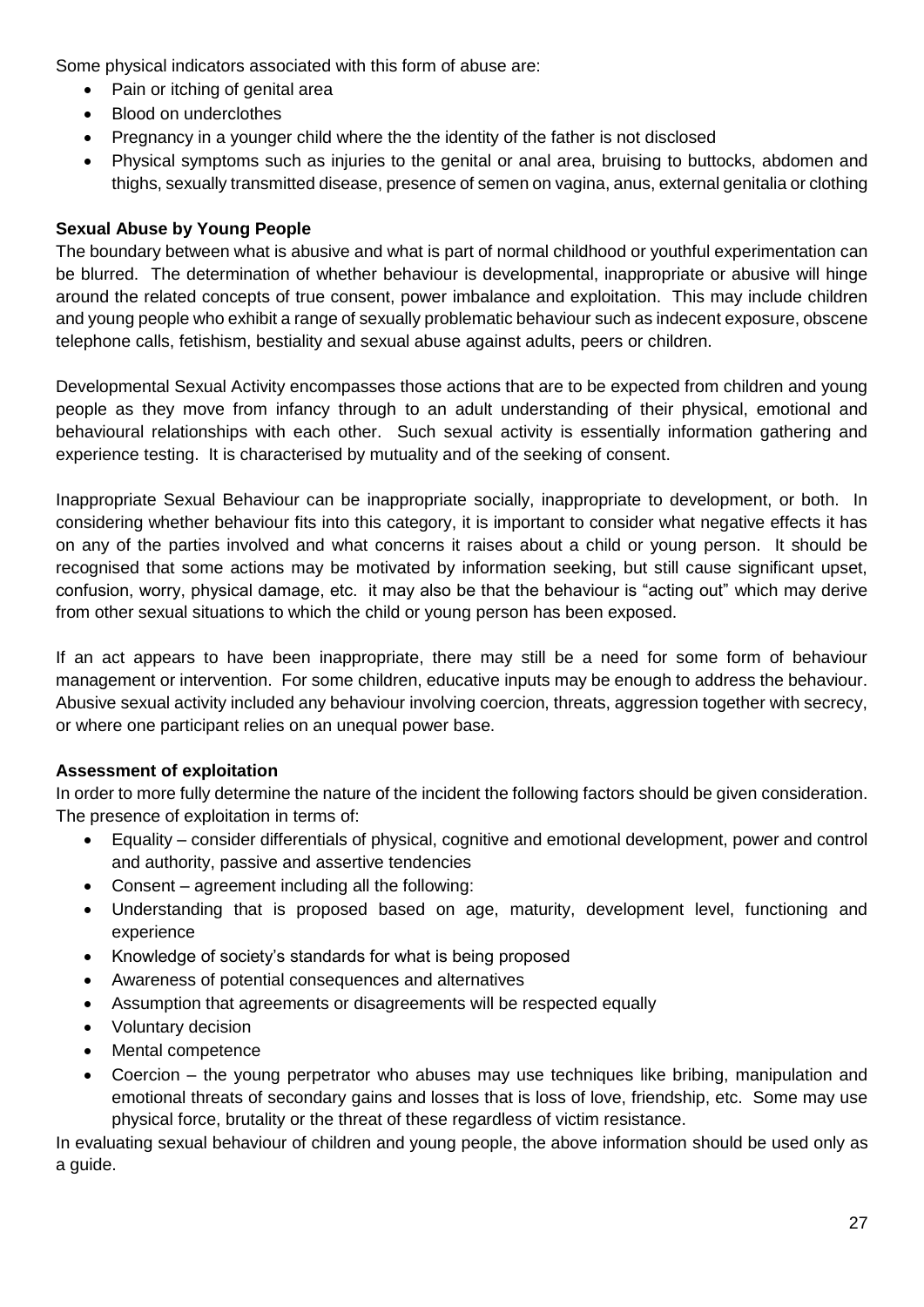## **Child Sexual Exploitation (CSE) and Trafficking**

CSE is a form of child sexual abuse. It occurs where an individual or group takes advantage of an imbalance of power to coerce, manipulate or deceive a child or young person under the age of 18 into sexual activity in exchange for something the victim needs or wants, and/or for the financial advantage or increased status of the perpetrator or facilitator. The victim may have been sexually exploited even if the sexual activity appears consensual. CSE does not always involve physical contact; it can also occur through the use of technology. CSE can take many forms, ranging from the seemingly 'consensual' relationship where sex is exchanged for affection or gifts, to serious organised crime by gangs and groups. What marks out exploitation is an imbalance of power in the relationship. Whilst age may be the most obvious, this power imbalance can also be due to a range of other factors including gender, sexual identity, cognitive ability, physical strength, status, and access to economic or other resources. The perpetrator always holds some kind of power over the victim which increases as the exploitative relationship develops. CSE involves varying degrees of coercion, intimidation or enticement, including unwanted pressure from peers to have sex, sexual bullying including cyberbullying and grooming. However, it also important to recognise that some young people who are being sexually exploited do not exhibit any external signs of this abuse.

Indicators include:

- underage sexual activity
- inappropriate sexual or sexualised behaviour
- sexually risky behaviour, 'swapping' sex
- repeat sexually transmitted infections
- repeat pregnancy, abortions, miscarriage
- receiving unexplained gifts or gifts from unknown sources
- having multiple mobile phones and worrying about losing contact via mobile
- having unaffordable new things (clothes, mobile) or expensive habits (alcohol, drugs)
- changes in the way they dress
- going to hotels or other unusual locations to meet friends
- seen at known places of concern
- moving around the country, in new towns or cities, not knowing where they are
- getting in/out of different cars driven by unknown adults
- having older boyfriends or girlfriends
- contact with known perpetrators
- involved in abusive relationships, intimidated and fearful of certain people or situations
- hanging out with groups of older people, or anti-social groups, or with other vulnerable peers
- associating with other young people involved in sexual exploitation
- recruiting other young people to exploitative situations
- truancy, exclusion, disengagement with school, opting out of education altogether
- unexplained changes in behaviour or personality (chaotic, aggressive, sexual)
- mood swings, volatile behaviour, emotional distress
- self-harming, suicidal thoughts, suicide attempts, overdosing, eating disorders
- drug or alcohol misuse
- getting involved in crime
- police involvement, police records
- involved in gangs, gang fights, gang membership
- injuries from physical assault, physical restraint, sexual assault.

# **Child Criminal Exploitation/ County Lines**

Criminal exploitation of children is a geographically widespread form of harm that is a typical feature of county lines criminal activity: drug networks or gangs groom and exploit children and young people to carry drugs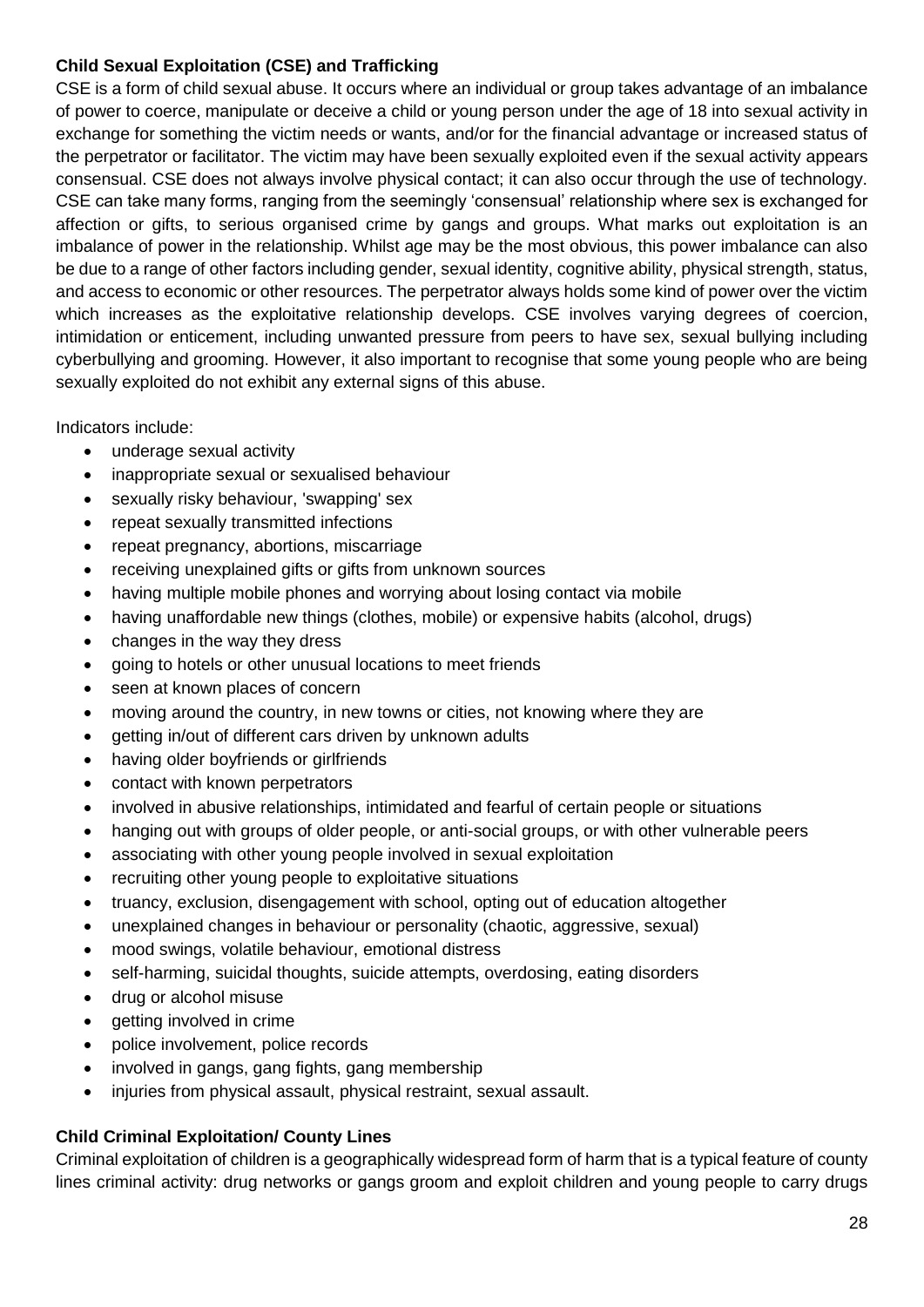and money from urban areas to suburban and rural areas, market and seaside towns. Consideration should be given to the trafficking element of this area of safeguarding and if appropriate a referral is made to the National Referral Mechanism. [Staff should be aware of the Criminal Exploitation of children and vulnerable](https://www.gov.uk/government/publications/criminal-exploitation-of-children-and-vulnerable-adults-county-lines)  [adults: county lines](https://www.gov.uk/government/publications/criminal-exploitation-of-children-and-vulnerable-adults-county-lines) guidance.

Indicators Include:

- Returning home late, staying out all night or going missing
- Being found in areas away from home
- Increasing drug use, or being found to have large amounts of drugs on them
- Being secretive about who they are talking to and where they are going
- Unexplained absences from school, college, training or work
- Unexplained money, phone(s), clothes or jewellery
- Increasingly disruptive or aggressive behaviour
- Using sexual, drug-related, or violent language you would not expect them to know
- Coming home with injuries or looking particularly disheveled
- Having hotel cards or keys to unknown places.

# **Gangs and youth violence**

Teachers and designated staff have a range of powers in relation to discipline to tackle problems, including violence, in the school environment. Such powers cover disciplinary actions, the power to restrain violent pupils, and the power to search pupils for prohibited items.

# **Serious Violence**

All staff should be aware of the signs that indicate a child is at risk of, or involved with serious violence, this includes: absence from school, change of friendship group, unexplained injuries, self- harm, unexplained gifts or possessions. [Staff should also be aware of relevant guidance: Preventing youth violence and gang](https://www.gov.uk/government/publications/advice-to-schools-and-colleges-on-gangs-and-youth-violence)  [involvement](https://www.gov.uk/government/publications/advice-to-schools-and-colleges-on-gangs-and-youth-violence)

# **Drugs**

As part of school's duty to promote pupils' wellbeing, we have a role to play in preventing drug misuse as part of our pastoral responsibilities (health and wellbeing/Healthy Schools) and to support the [Government's](https://www.gov.uk/government/publications/drug-strategy-2017)  [drug strategy \(2017\).](https://www.gov.uk/government/publications/drug-strategy-2017) Our school will support students by providing information, advice and support via the curriculum and give students the confidence, resilience and risk management skills to resist risky behaviours and recover. The Department of Education and Association of Chief Police Officers have provided Drug [Advice for Schools to support this aim.](https://assets.publishing.service.gov.uk/government/uploads/system/uploads/attachment_data/file/270169/drug_advice_for_schools.pdf) Schools also have the power to search pupils for drugs where there is a belief this student is in possession of criminal property.

# **Faith abuse**

The National Action Plan to Tackle Child Abuse Linked to Faith or Belief is intended to help raise awareness of the issue of child abuse linked to faith or belief and to encourage practical steps to be taken to prevent such abuse. Schools should promote equality and awareness around cultural and religious practices.

# **Honour Based Abuse**

So-called 'honour-based' Abuse (HBA) encompasses incidents or crimes which have been committed to protect or defend the honour of the family and/or the community, including Female Genital Mutilation (FGM), forced marriage, and practices such as breast ironing. Abuse committed in the context of preserving "honour" often involves a wider network of family or community pressure and can include multiple perpetrators. It is important to be aware of this dynamic and additional risk factors when deciding what form of safeguarding action to take. All forms of HBA (regardless of the motivation) and should be handled and escalated as such.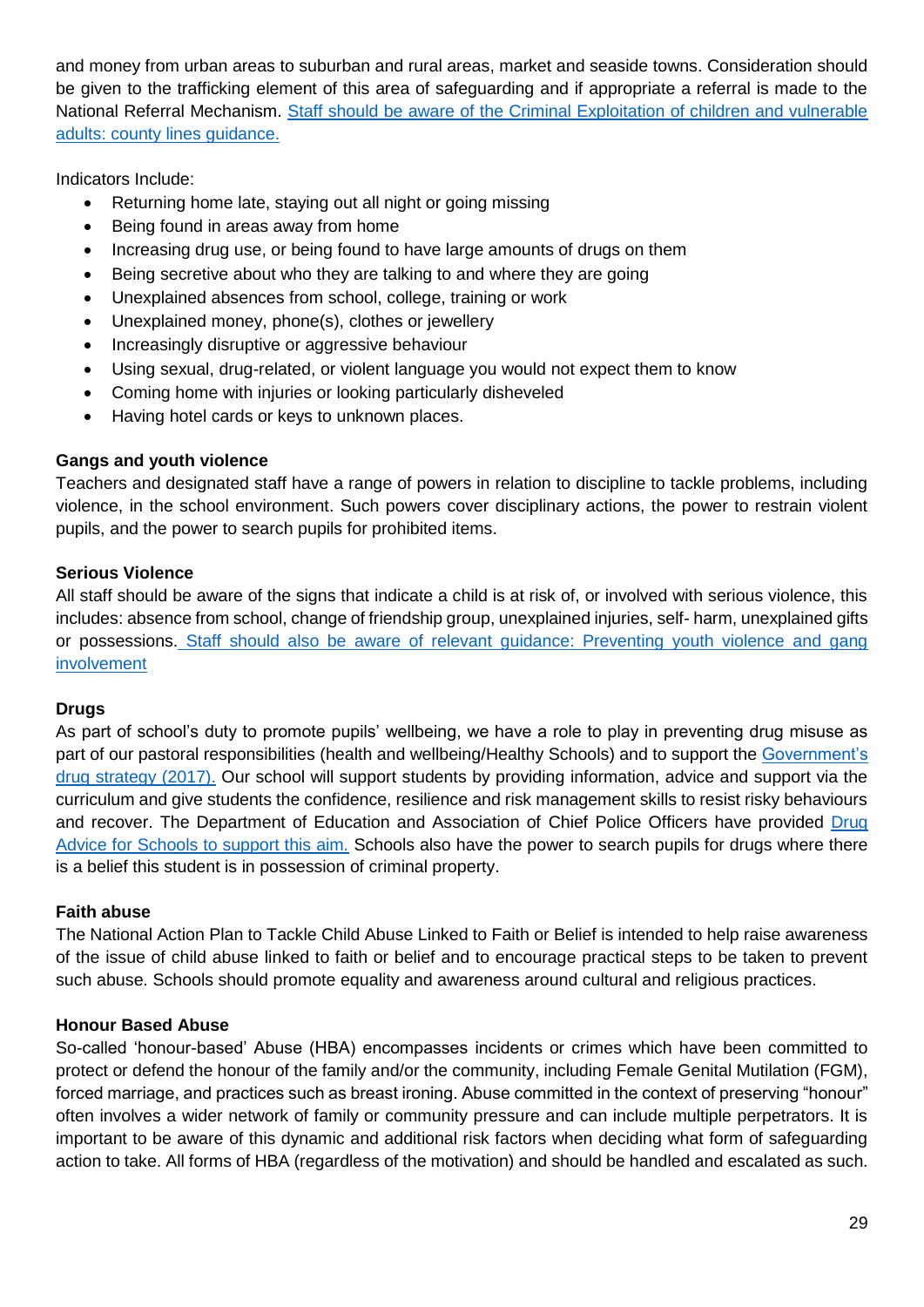Professionals in all agencies, and individuals and groups in relevant communities, need to be alert to the possibility of a child being at risk of HBA, or already having suffered HBA.

If you have concerns about an individual, the following helplines will be able to support you Honour Network (Karma Nirvana): 0800 5999 247 (Monday to Friday, 9am – 5pm) Government Forced Marriage Unit 0207 008 0151 or 0207 008 1500 (out of hours) In emergencies, dial 999.The [Home Office have produced further information on forced](https://www.gov.uk/stop-forced-marriage) marriage.

## **Female Genital Mutilation (FGM)**

FGM comprises all procedures involving partial or total removal of the external female genitalia or other injury to the female genital organs for non-medical reasons. It is illegal in the UK and a form of child abuse with long-lasting harmful consequences. Professionals in all agencies, individuals and groups from the wider communities, need to be alert to the possibility of a child being at risk of FGM, or already having suffered FGM. There are a range of potential risk indicators which may indicate that a child may be subjected to FGM or may have suffered FGM. These are detailed in the [Multi-agency statutory guidance on female genital](https://www.gov.uk/government/publications/multi-agency-statutory-guidance-on-female-genital-mutilation)  [mutilation issued by the home office.](https://www.gov.uk/government/publications/multi-agency-statutory-guidance-on-female-genital-mutilation)

Whilst all staff should speak to the DSL/ DDSL with regard to any concerns about FGM, there is a specific legal duty on teachers. If a teacher, in the course of their work in the profession, discovers that an act of FGM appears to have been carried out on a child under the age of 18, the teacher must report this to the police (KCSIE 2020). This should be completed in consultation with the DSL but the responsibility of reporting lies with the staff member who identified the concern.

## **Why is it carried out?**

Belief that:

- FGM brings status/respect to the child social acceptance for marriage
- Preserves a child's virginity
- Part of being a woman / rite of passage
- Upholds family honour
- Cleanses and purifies the child
- Gives a sense of belonging to the community
- Fulfils a religious requirement
- Perpetuates a custom/tradition
- Helps the child be clean / hygienic
- Is cosmetically desirable
- Mistakenly believed to make childbirth easier

Circumstances and occurrences that may point to FGM happening

- Child talking about getting ready for a special ceremony
- Family taking a long trip abroad
- Child's family being from one of the 'at risk' communities for FGM (Kenya, Somalia, Sudan, Sierra Leon, Egypt, Nigeria, Eritrea as well as non-African communities including Yemeni, Afghani, Kurdistan, Indonesia and Pakistan)
- Knowledge that the child's sibling has undergone FGM
- Child talks about going abroad to be 'cut' or to prepare for marriage

Signs that may indicate a child has undergone FGM:

- Prolonged absence from school and other activities
- Behaviour change on return from a holiday abroad, such as being withdrawn and appearing subdued
- Bladder or menstrual problems
- Finding it difficult to sit still and looking uncomfortable
- Complaining about pain between the legs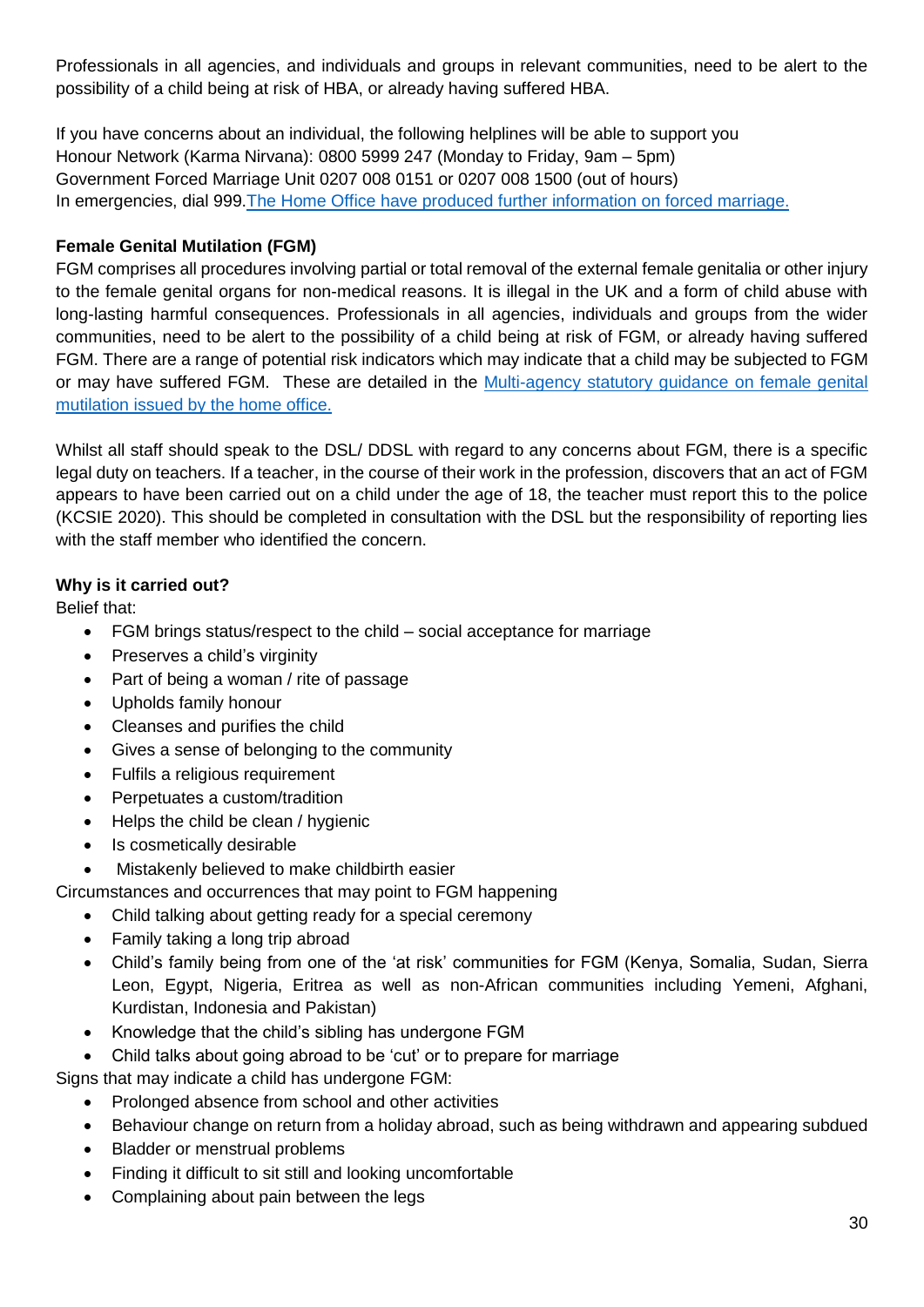- Mentioning something somebody did to them that they are not allowed to talk about
- Secretive behaviour, including isolating themselves from the group
- Reluctance to take part in physical activity
- Repeated urinal tract infection
- Disclosure

The 'One Chance' rule- As with Forced Marriage there is the 'One Chance' rule. It is essential that settings /schools/colleges take action **without delay**.

## **Peer on Peer Abuse**

Peer or Peer Abuse includes:

- Bullying, including cyber bullying
- Physical Abuse including intimate partner abuse
- Sexual Violence including CSE, Sexual Harassment, Sexting and Upskirting
- Initiation and Hazing type violence including rituals, challenges, and other activities involving harassment, abuse or humiliation as a way of initiating a person into a group
- Gang violence, threats or coercion

All schools are required to have due regard to the need to eliminate discrimination, harassment and victimisation and other conduct that is prohibited under th[e Equality Act](https://www.legislation.gov.uk/ukpga/2010/15/contents) 2010. Schools should tackle prejudice and promote understanding between those who share a protected characteristic and those who do not, as set out in the Equality Act 2010.The definition that has been adopted by the government and should be used when considering prejudice related incidents 'A prejudice related incident is any incident which is perceived to be prejudice by the victim or any other person'

## **Domestic violence, coercive control and abuse, Gender-based violence and teenage relationship abuse**

Domestic abuse (over 16 years) and teenage relationship abuse (under 16 years) involves any incident or pattern of incidents of controlling, coercive, threatening behaviour, violence or abuse between those who are, or have been in relationships or family members regardless of gender or sexuality and is applicable to teenagers as teenage relationship abuse or intimate partner abuse. The curriculum should enable children and adolescents to understand what constitutes a healthy relationship, consent and tackle gendered stereotypes.

## **Sexual Violence and Sexual Harassment**

Sexual Violence and harassment can occur between two children of any sex. They can also occur through a group of children sexually assaulting or sexually harassing a single child or group of children.

Sexual violence and sexual harassment exist on a continuum and may overlap, they can occur online and offline (both physical and verbal) and are never acceptable. It is important that all children involved are taken seriously and offered appropriate support. The law says anyone under the age of 13 can never legally give consent. This means that anyone who engages in any sexual activity with a child who is 12 or younger is breaking the law. Sexual activity with a child who is under 13 should always result in a child protection referral.

Sexually harmful incidents should be viewed by professionals as a safeguarding concern and both victim and perpetrator should be supported. The school should have systems in places to support both students in the school setting to feel safe and heard should an incident occur.

School staff should be alert to negative sexualised or gendered language and behaviours and should be robust in tackling these, not brushing them off as 'part of growing up', 'boys will be boys' or 'banter'.

#### **Online Sexual Abuse**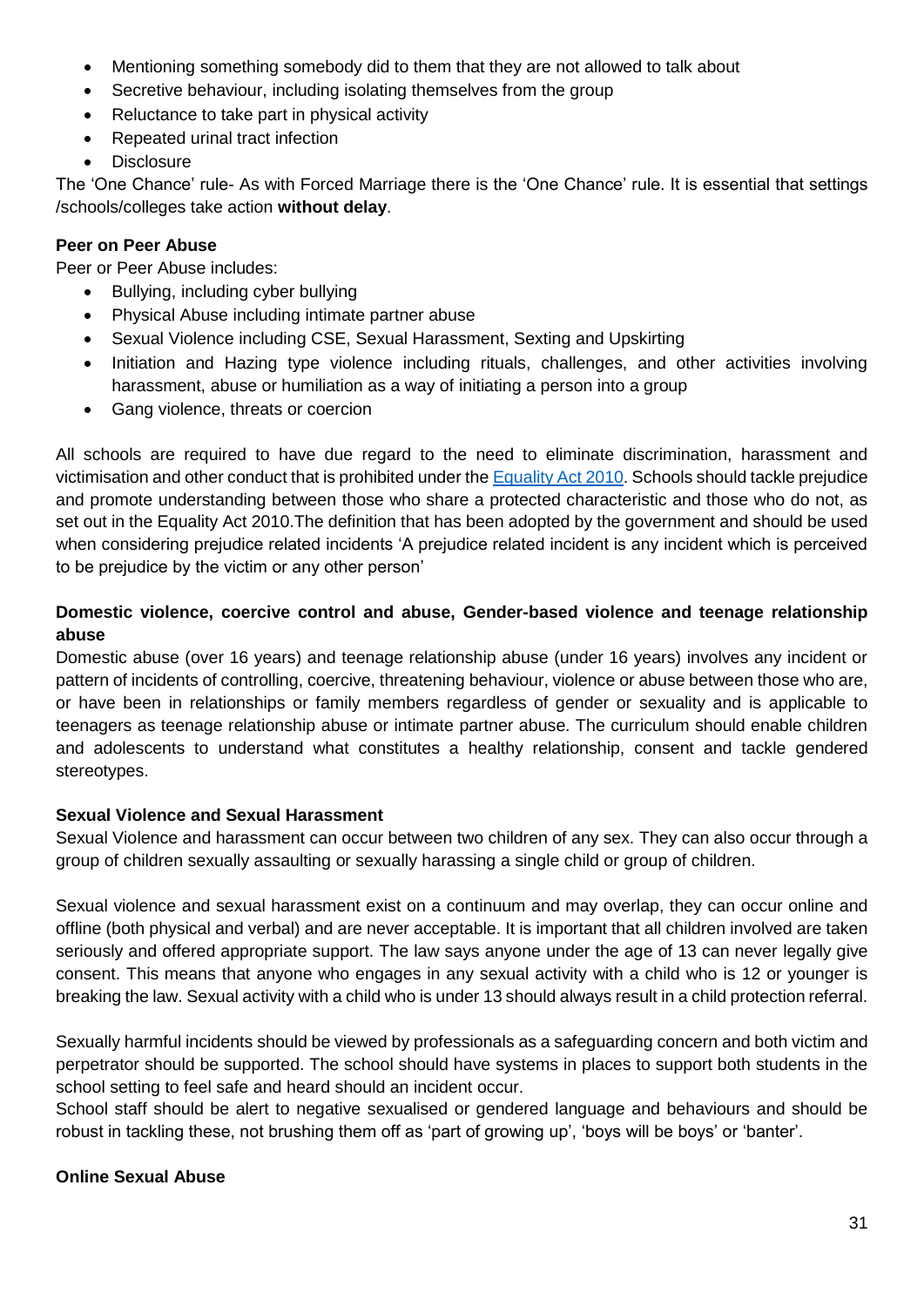Online sexual abuse involved the use of technology to manipulate, exploit, coerce or intimidate a child to (but not limited to) engage in sexual activity, produce sexual material/content, force a child to look at or watch sexual activities, encourage a child to behave in sexually inappropriate ways or groom a child in preparation for sexual abuse (either online or offline). It can also involve directing others to, or coordinating, the abuse of children online. As with other forms of sexual abuse, online abuse can be misunderstood by the child and others as being consensual, occurring without the child's immediate recognition or understanding of abusive or exploitative conduct. In addition, fear of what might happen if they do not comply can also be a significant influencing factor. No child under the age of 18 can consent to being abused or exploited. Financial gain can be a feature of online child sexual abuse, it can involve serious organised crime and it can be carried out by either adults or peers.

## **Online Safety**

The topic of online safety is considerable and can be linked to issues such as child sexual exploitation, bullying and radicalisation. Issues can be categorised into three areas of risk:

- Content: being exposed to illegal, inappropriate or harmful material; e.g. Pornography, fake news, racist or radical and extremist views;
- Contact: being subjected to harmful online interaction with other users; e.g. commercial advertising as well as adults posing as children or young adults; and
- Conduct: personal online behaviour that increases the likelihood of, or causes, harm; e.g. making, sending and receiving explicit images, or online bullying.

The school will ensure it is proactive in addressing online safety through:

- Education of pupils through the curriculum;
- Keeping parents up to date on how to support keeping their children to keep safe online; the government has released new guidance for parents to support children's online activity [Coronavirus](https://www.gov.uk/government/publications/coronavirus-covid-19-keeping-children-safe-online/coronavirus-covid-19-support-for-parents-and-carers-to-keep-children-safe-online)  [\(COVID-19\) support for parents and carers to keep children safe online](https://www.gov.uk/government/publications/coronavirus-covid-19-keeping-children-safe-online/coronavirus-covid-19-support-for-parents-and-carers-to-keep-children-safe-online)
- Reviewing online safety practices as part of a whole school approach to online safety;
- Filtering and monitoring to protect users but not leading to unreasonable restrictions;
- Staff training which is integrated, aligned and considered as part of the overarching safeguarding approach;
- Information sharing to enable the school community to be kept up to date.

[For further information see government guidance Teaching online safety in school](https://www.gov.uk/government/publications/teaching-online-safety-in-schools)

## **Child and Adolescent Mental Health**

All staff should also be aware that mental health problems can, in some cases, be an indicator that a child has suffered or is at risk of suffering abuse, neglect or exploitation. Only appropriately trained professionals should attempt to make a diagnosis of a mental health problem. Staff however, are well placed to observe children day-to-day and identify those whose behaviour suggests that they may be experiencing a mental health problem or be at risk of developing one.

Where children have suffered abuse and neglect, or other potentially traumatic adverse childhood experiences, this can have a lasting impact throughout childhood, adolescence and into adulthood. It is key that staff are aware of how these children's experiences, can impact on their mental health, behaviour and education.

If staff have a mental health concern about a child that is also a safeguarding concern, immediate action should be taken, following their child protection policy and speaking to the DSL/DDSL. Good mental health and resilience are fundamental to our children's physical health, relationships, education and to achieving their potential. The school should promote positive self-esteem and tackling behaviours such as bullying that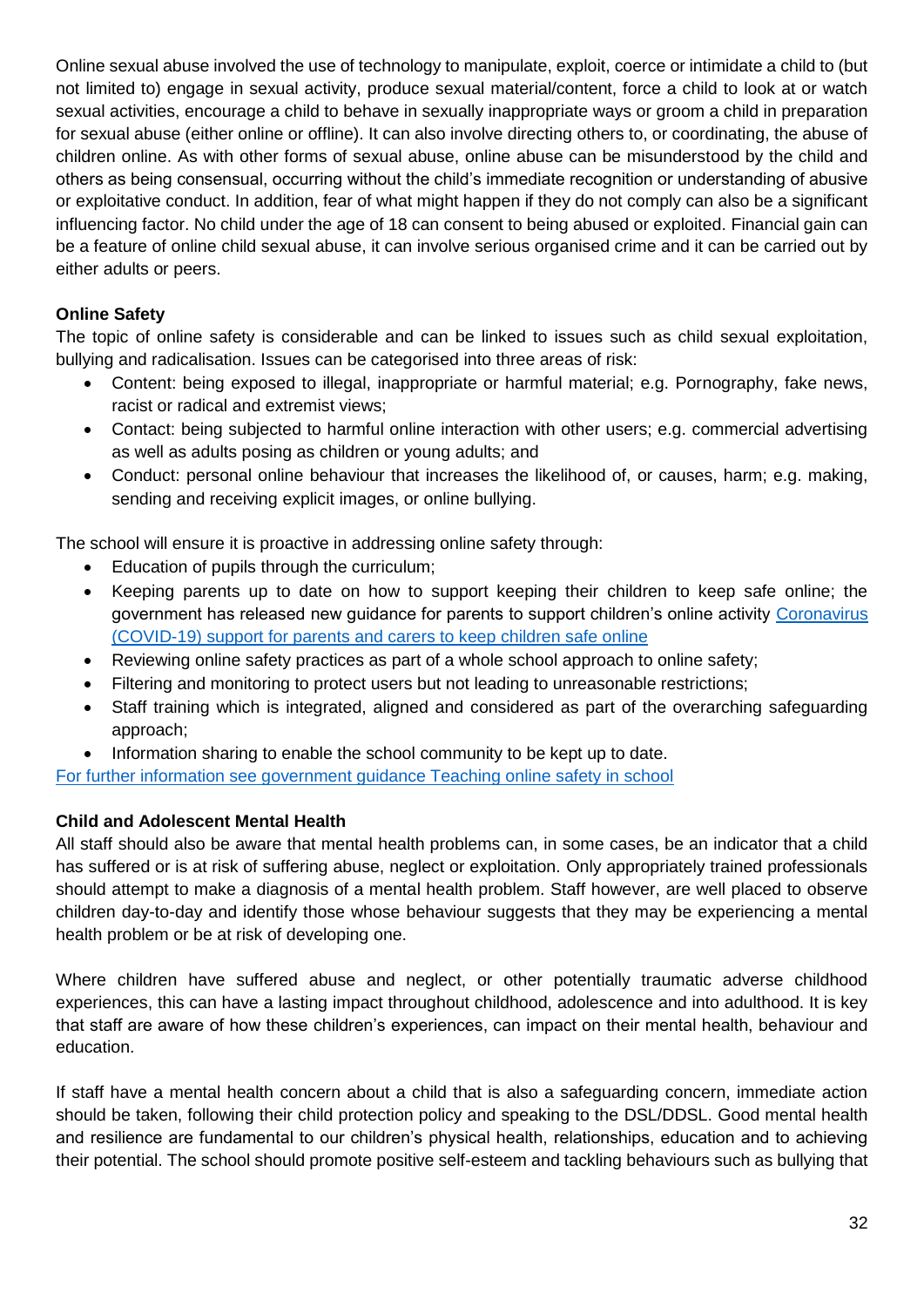can impact a young person's self-esteem. Pastoral care should be available to those with mental health concerns as well as staff being aware of pathways for young people to Early Help and CAHMS.

## **Fabricated or induced illness**

[This supplementary guidance, Safeguarding Children in whom Illness is Fabricated or Induced \(2008\),](https://www.gov.uk/government/publications/safeguarding-children-in-whom-illness-is-fabricated-or-induced) sets out a national framework within which agencies and professionals at local level – individually and jointly – draw up and agree upon their own more detailed ways of working together where illness may be being fabricated or induced in a child by a carer who has parenting responsibilities for them.

#### **Homelessness**

Being homeless or being at risk of becoming homeless presents a real risk to a child's welfare. The designated safeguarding lead (and any deputies) should be aware of contact details and referral routes in to the Local Housing Authority so they can raise/progress concerns at the earliest opportunity. Further information can be found in relation to local authorities duties to intervene at an early stage in the [Homelessness](https://www.gov.uk/guidance/homelessness-code-of-guidance-for-local-authorities) Code of Guidance.

#### **Alternative Provision**

Where a school places a pupil with an alternative provider, the school continues to be responsible for the safeguarding of that pupil, and should be satisfied that the provider meets the needs of the pupil. Schools should obtain written confirmation from the alternative provider that appropriate safeguarding checks have been carried out on individuals working at the establishment, i.e. those checks that the school would otherwise perform in respect of its own staff. For children who attend an alternative provision academy these conditions should be outlined in their Education and Skills Funding Agency (EFSA) funding agreement. A separate letter outlining this has been provided by Three Towers and can be requested by emailing [WSCBtraining@wigan.gov.uk.](mailto:WSCBtraining@wigan.gov.uk)

#### **Children and the Court System**

A child may at some point experience the court system for a number of different reasons this may include being a witness to a crime or it could be as a result of child care arrangement being made in the Family Court. Whatever the reasons it is important the child is supported through this process.

#### **Children with a Family Member in Prison**

Children and young people whereby a family member is in prison are at risk of poor outcomes including poverty, stigma, isolation and poor mental health. [The National Information Centre on Children of Offenders](https://www.nicco.org.uk/)  [\(NICCO\)](https://www.nicco.org.uk/) provides information designed to support professionals working with offenders and their children, to help mitigate negative consequences for those children.

## **Additional information about key safeguarding areas can also be found in KCSiE 2020 - Annex A.**

#### **Appendix B**

## **Key Documentation, procedures and guidance**

- [Advice to schools and colleges on gang and youth violence \(2013\)](https://www.gov.uk/government/publications/advice-to-schools-and-colleges-on-gangs-and-youth-violence)
- [Alternative provision](https://www.gov.uk/government/publications/alternative-provision) (2016)
- [Behaviour and discipline in schools](https://www.gov.uk/government/publications/behaviour-and-discipline-in-schools-guidance-for-governing-bodies) (2016)
- [Children Missing Education](https://www.gov.uk/government/publications/children-missing-education) (2016[\)](https://www.gov.uk/government/publications/coronavirus-covid-19-keeping-children-safe-online/coronavirus-covid-19-support-for-parents-and-carers-to-keep-children-safe-online)
- [Corona Virus support for parents and carers to keep children safe online \(2020\)](https://www.gov.uk/government/publications/coronavirus-covid-19-keeping-children-safe-online/coronavirus-covid-19-support-for-parents-and-carers-to-keep-children-safe-online)
- [Criminal exploitation of children and vulnerable adults: county lines \(2017\)](https://www.gov.uk/government/publications/criminal-exploitation-of-children-and-vulnerable-adults-county-lines)
- [Designated teacher for looked after children \(2018\)](https://www.gov.uk/government/publications/designated-teacher-for-looked-after-children)
- [DfE and ACPO drug advice for schools \(2012\)](https://assets.publishing.service.gov.uk/government/uploads/system/uploads/attachment_data/file/270169/drug_advice_for_schools.pdf)
- [Disqualification under the Childcare Act 2006 \(2018\)](https://www.gov.uk/government/publications/disqualification-under-the-childcare-act-2006/disqualification-under-the-childcare-act-2006)